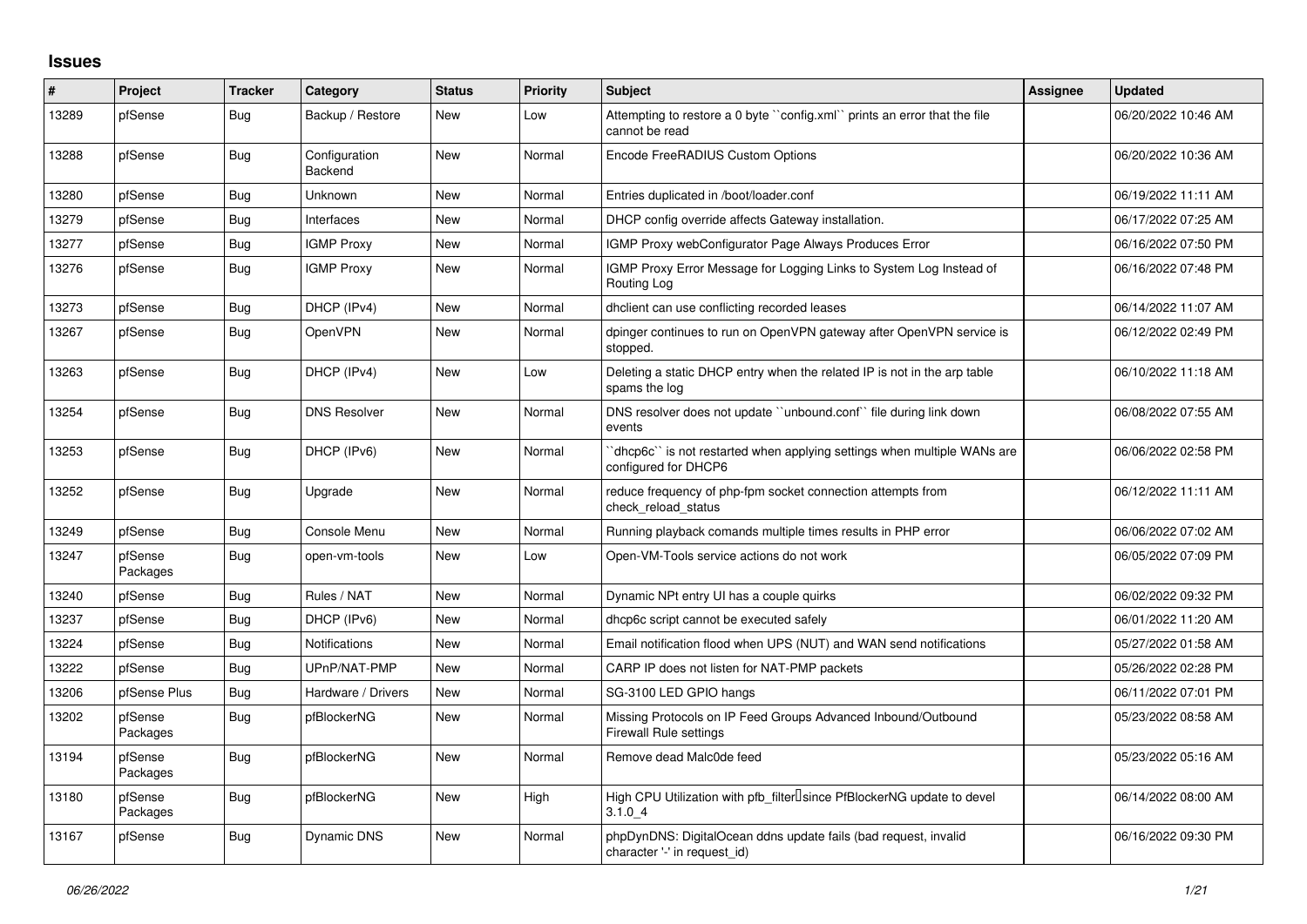| #     | Project             | <b>Tracker</b> | Category                        | <b>Status</b> | <b>Priority</b> | Subject                                                                                                                             | <b>Assignee</b> | <b>Updated</b>      |
|-------|---------------------|----------------|---------------------------------|---------------|-----------------|-------------------------------------------------------------------------------------------------------------------------------------|-----------------|---------------------|
| 13158 | pfSense             | Bug            | Web Interface                   | New           | Normal          | Input validation error when applying limiter changes                                                                                |                 | 05/14/2022 05:32 PM |
| 13144 | pfSense             | Bug            | Rules / NAT                     | New           | Very Low        | Firewall rule entries can get out of sync when entries are deleted while<br>other administrators are editing entries simultaneously |                 | 05/10/2022 07:26 AM |
| 13141 | pfSense<br>Packages | Bug            | squidguard                      | New           | Normal          | wrong page squidguard block                                                                                                         |                 | 05/09/2022 05:33 PM |
| 13128 | pfSense<br>Packages | Bug            | Zabbix                          | <b>New</b>    | Normal          | Zabbix Agent 6: HA Server Setup                                                                                                     |                 | 05/05/2022 01:55 AM |
| 13110 | pfSense             | Bug            | CARP                            | New           | Very Low        | changing CARP VIP address does not update outbound NAT interface IP                                                                 |                 | 05/03/2022 02:52 PM |
| 13087 | pfSense             | Bug            | OpenVPN                         | New           | Normal          | OpenVPN Server: hide WINS servers list when netbios option is<br>unchecked while WINS servers is checked                            |                 | 04/22/2022 10:29 AM |
| 13076 | pfSense             | Bug            | Gateway Monitoring              | New           | Normal          | Marking a gateway as down does not affect IPsec entries using gateway<br>groups                                                     |                 | 06/03/2022 10:32 AM |
| 13074 | pfSense Plus        | Bug            | Cryptographic<br>Modules        | <b>New</b>    | Normal          | AES-GCM with SafeXcel on Netgate 2100 causes MBUF overload                                                                          |                 | 06/12/2022 11:14 AM |
| 13073 | pfSense<br>Packages | Bug            | Squid                           | <b>New</b>    | Normal          | ClamAV - clamd dies with high CPU load and thus the C-ICAP of<br>squid-reverse proxy causes http:500 errors                         |                 | 04/19/2022 05:38 AM |
| 13068 | pfSense             | Bug            | Aliases / Tables                | New           | Normal          | Error loading rules when URL Table IPs content is empty                                                                             |                 | 04/17/2022 09:07 PM |
| 13067 | pfSense             | Bug            | <b>FilterDNS</b>                | New           | Normal          | filterdns resolve interval is twice the intended value                                                                              |                 | 04/17/2022 07:45 PM |
| 13053 | pfSense<br>Packages | Bug            | <b>ACME</b>                     | New           | Normal          | LoopiaAPI error handling                                                                                                            |                 | 05/05/2022 10:58 AM |
| 13051 | pfSense             | Bug            | <b>Traffic Shaper</b><br>(ALTQ) | New           | Normal          | Firewall traffic shaper by interface selection unknow                                                                               |                 | 04/12/2022 07:03 AM |
| 13046 | pfSense             | Bug            | Rules / NAT                     | New           | Normal          | Floating rule applied to IPv6 interface with a SLAAC DHCPv6 gateway<br>reports error on boot                                        |                 | 04/11/2022 09:50 AM |
| 13045 | pfSense<br>Packages | Bug            | WireGuard                       | New           | Normal          | Firewall floating rules ignore WireGuard traffic                                                                                    |                 | 04/11/2022 09:40 AM |
| 13043 | pfSense<br>Packages | <b>Bug</b>     | WireGuard                       | New           | Normal          | OSPF over Wireguard interface doesn't populate neighbors after reboot                                                               |                 | 04/11/2022 09:22 AM |
| 13018 | pfSense<br>Packages | Bug            | pfBlockerNG                     | New           | Normal          | TLD and DNSBL Safesearch DOH conflict disables TLD block when<br>conflicting DOH FQDN is deselected or whitelisted                  |                 | 04/01/2022 05:59 PM |
| 13003 | pfSense             | Bug            | Hardware / Drivers              | <b>New</b>    | Normal          | Malicious Driver Detection event on ixl driver                                                                                      |                 | 06/25/2022 05:00 PM |
| 13000 | pfSense             | Bug            | <b>IPsec</b>                    | New           | Low             | IPsec AES-GCM encryption algorithm "Key Length" field should be labeled<br>"ICV Length"                                             |                 | 03/30/2022 07:40 AM |
| 12982 | pfSense<br>Packages | Bug            | FreeRADIUS                      | New           | Normal          | FreeRadius RadReply table entries missing from pf                                                                                   |                 | 06/19/2022 05:38 PM |
| 12974 | pfSense Plus        | Bug            | Installer                       | New           | Normal          | Typing anything into 1100/2100 recovery installer causes process to stop                                                            |                 | 06/05/2022 04:10 PM |
| 12960 | pfSense             | <b>Bug</b>     | Installer                       | New           | Normal          | VGA installer image defaults to serial console, serial console is default in<br><b>GUI settings</b>                                 |                 | 05/10/2022 03:19 PM |
| 12950 | pfSense             | <b>Bug</b>     | Routing                         | New           | Normal          | OpenVPN as default gateway does not get set at boot time                                                                            |                 | 04/09/2022 05:46 PM |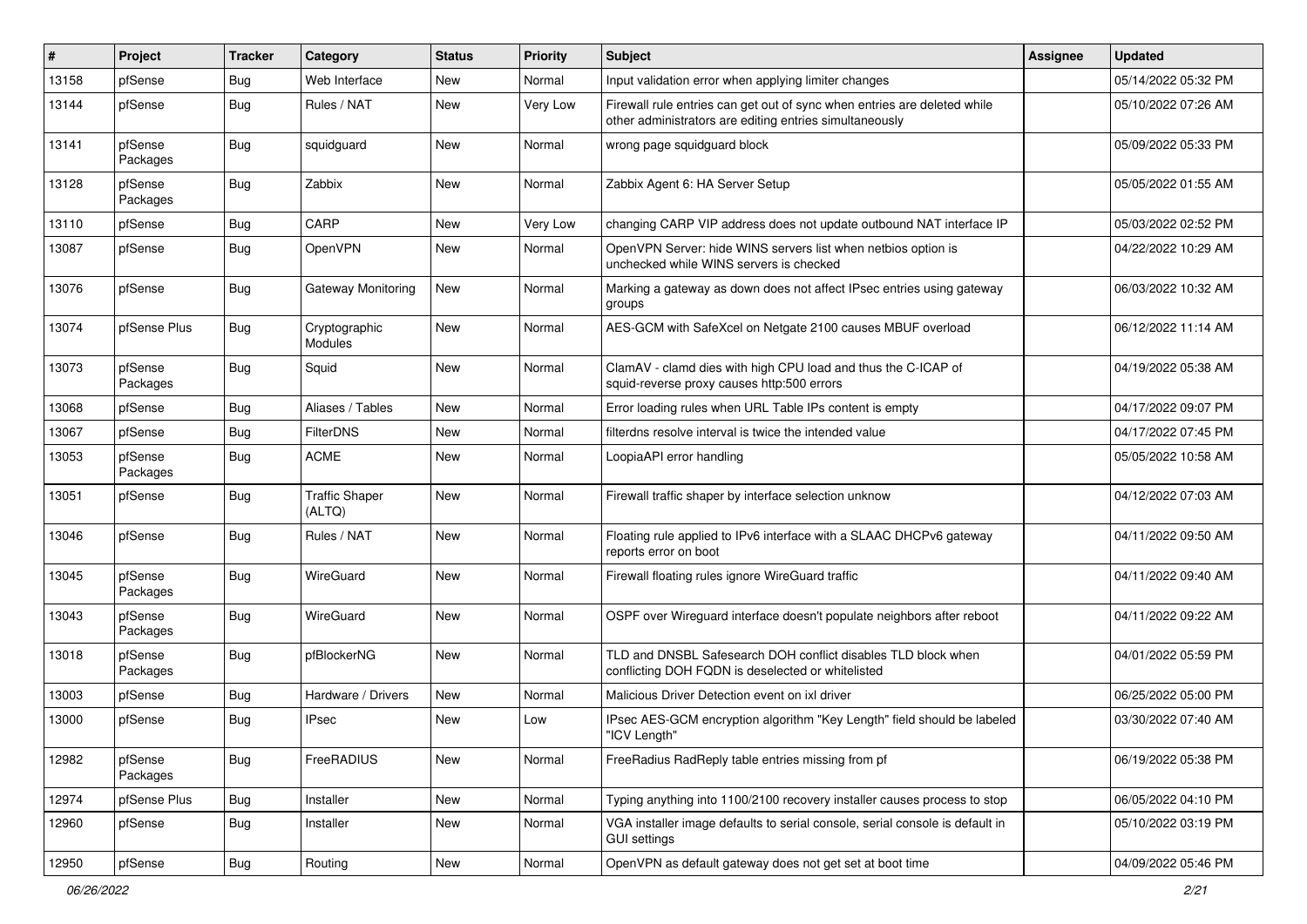| $\sharp$ | Project             | <b>Tracker</b> | Category                                        | <b>Status</b> | <b>Priority</b> | <b>Subject</b>                                                                                                                     | Assignee | <b>Updated</b>      |
|----------|---------------------|----------------|-------------------------------------------------|---------------|-----------------|------------------------------------------------------------------------------------------------------------------------------------|----------|---------------------|
| 12947    | pfSense             | Bug            | DHCP (IPv6)                                     | New           | Normal          | DHCP6 client does not take any action if the interface IPv6 address<br>changes during renewal                                      |          | 06/26/2022 07:44 PM |
| 12938    | pfSense             | Bug            | <b>IPv6 Router</b><br>Advertisements<br>(RADVD) | <b>New</b>    | Normal          | MaxRtrAdvInterval would allow stale DNS servers to be deleted faster                                                               |          | 03/12/2022 09:37 AM |
| 12927    | pfSense             | Bug            | OpenVPN                                         | New           | Normal          | OpenVPN with OCSP enabled allows connections with revoked certificates                                                             |          | 03/24/2022 08:22 AM |
| 12922    | pfSense             | Bug            | DHCP (IPv4)                                     | New           | Normal          | Classless static routes received on DHCP WAN can override chosen<br>default gateway                                                |          | 03/28/2022 10:08 AM |
| 12905    | pfSense             | Bug            | Web Interface                                   | New           | Normal          | Add VLAN Re-assignment to Import Interface Mismatch Wizard                                                                         |          | 03/07/2022 08:05 AM |
| 12899    | pfSense<br>Packages | Bug            | Suricata                                        | New           | Normal          | Suricata doesn't honor Pass List                                                                                                   |          | 03/04/2022 01:22 PM |
| 12894    | pfSense Plus        | Bug            | Certificates                                    | New           | Low             | duplicating freshly created certificates through refreshing                                                                        |          | 03/03/2022 02:35 PM |
| 12888    | pfSense             | <b>Bug</b>     | Rules / NAT                                     | New           | Normal          | pfSense sends un-NATed packets during OpenVPN startup                                                                              |          | 03/01/2022 03:13 PM |
| 12875    | pfSense             | Bug            | Package System                                  | New           | Normal          | Import zabbix-agent6 and zabbix-proxy6 from FreeBSD Ports                                                                          |          | 05/28/2022 06:50 PM |
| 12857    | pfSense             | Bug            | Gateways                                        | New           | Normal          | Firewall gateway goes away when making changes to Bridge0 device                                                                   |          | 02/27/2022 11:20 AM |
| 12850    | pfSense             | Bug            | Routing                                         | New           | Low             | Console error during boot: "route: route has not been found"                                                                       |          | 02/22/2022 08:27 AM |
| 12845    | pfSense<br>Packages | Bug            | softflowd                                       | New           | Normal          | softflowd wrong vlan tag                                                                                                           |          | 02/21/2022 10:40 AM |
| 12828    | pfSense             | Bug            | Wireless                                        | New           | Normal          | pfSense keeps crashing (Fatal trap 12: page fault while in kernel mode)                                                            |          | 02/21/2022 07:55 AM |
| 12823    | pfSense             | <b>Bug</b>     | DHCP (IPv6)                                     | New           | Normal          | Multiple DHCP6 WAN connections PPPoE interface 'defached' status                                                                   |          | 02/18/2022 05:39 AM |
| 12822    | pfSense<br>Packages | <b>Bug</b>     | pfBlockerNG                                     | New           | Normal          | IPv4 Source ASN format not working                                                                                                 |          | 02/18/2022 10:47 AM |
| 12797    | pfSense             | Bug            | UPnP/NAT-PMP                                    | New           | Normal          | UPnP+STUN forms invalid outbound NAT rules using the external address<br>discovered from STUN                                      |          | 02/15/2022 01:01 PM |
| 12774    | pfSense             | Bug            | Backup / Restore                                | New           | Normal          | Picture widget image is not saved in backup                                                                                        |          | 04/04/2022 04:48 AM |
| 12767    | pfSense<br>Packages | Bug            | Avahi                                           | New           | Normal          | Package radavahi-daemon does does not exist in current pfSense<br>version and it has been removed"" message on pfSense 2.7 restore |          | 02/07/2022 11:28 AM |
| 12764    | pfSense             | <b>Bug</b>     | Gateways                                        | New           | Normal          | VTI gateway status is pending after assigning the VTI interface                                                                    |          | 02/07/2022 05:41 AM |
| 12759    | pfSense Plus        | <b>Bug</b>     | Package System                                  | New           | Very Low        | Proprietary packages link to non-existant or non-public github pages                                                               |          | 02/09/2022 10:43 AM |
| 12751    | pfSense<br>Packages | Bug            | <b>FRR</b>                                      | New           | Normal          | Improve FRR route restoration after gateway events                                                                                 |          | 02/06/2022 11:07 PM |
| 12747    | pfSense             | <b>Bug</b>     | Logging                                         | New           | Normal          | System log is filled by sshguard                                                                                                   |          | 05/03/2022 03:08 AM |
| 12737    | pfSense             | <b>Bug</b>     | Certificates                                    | New           | Normal          | CApath is not defined by default in curl                                                                                           |          | 05/17/2022 02:30 PM |
| 12732    | pfSense<br>Packages | <b>Bug</b>     | squidguard                                      | New           | High            | Squid https filtering squidguard acl target list - erratic behaviour                                                               |          | 01/26/2022 09:11 AM |
| 12730    | pfSense             | <b>Bug</b>     | Captive Portal                                  | New           | Normal          | RADIUS accounting does not work if WAN is down                                                                                     |          | 01/26/2022 05:13 AM |
| 12726    | pfSense             | Bug            | Authentication                                  | New           | Normal          | LDAP select container button auto populate                                                                                         |          | 01/25/2022 01:48 PM |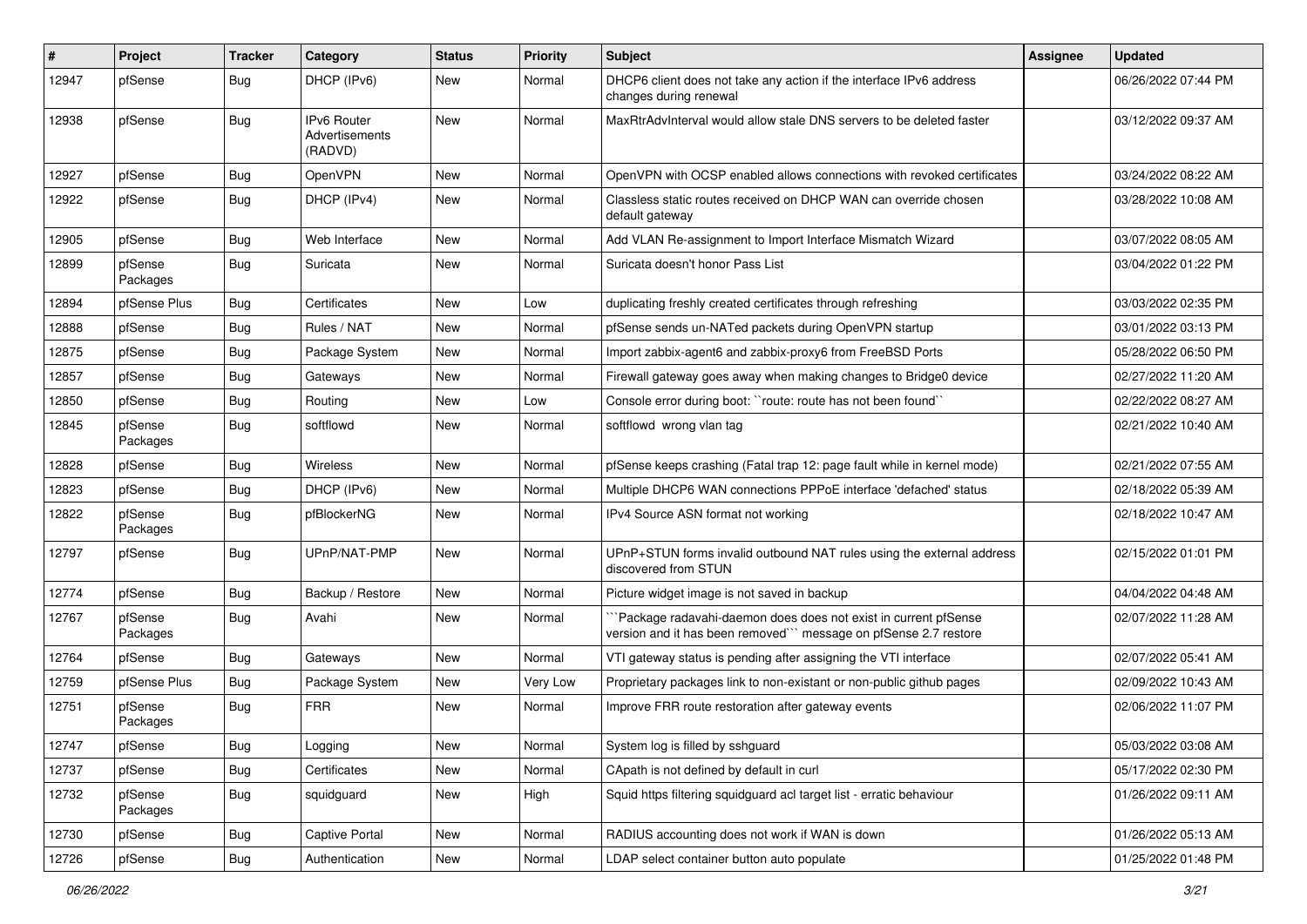| $\vert$ # | Project             | <b>Tracker</b> | Category                        | <b>Status</b> | <b>Priority</b> | Subject                                                                                                                          | <b>Assignee</b> | <b>Updated</b>      |
|-----------|---------------------|----------------|---------------------------------|---------------|-----------------|----------------------------------------------------------------------------------------------------------------------------------|-----------------|---------------------|
| 12708     | pfSense             | Bug            | Aliases / Tables                | New           | Normal          | alias with non resolving DNS entry breaks underlying pf table                                                                    |                 | 02/20/2022 06:13 PM |
| 12667     | pfSense<br>Packages | Bug            | WireGuard                       | New           | Normal          | Firewall Crashed After Upgrading Wireguard                                                                                       |                 | 01/07/2022 09:18 AM |
| 12655     | pfSense<br>Packages | <b>Bug</b>     | Telegraf                        | New           | Normal          | telegraf, wireguard plugin failing                                                                                               |                 | 12/30/2021 05:51 PM |
| 12648     | pfSense             | Bug            | <b>Captive Portal</b>           | <b>New</b>    | Normal          | Undocumented variables 'listenporthttp' and 'listenporthttps'                                                                    |                 | 12/28/2021 10:44 AM |
| 12632     | pfSense             | Bug            | Gateways                        | New           | High            | Assigning a /30 WAN IP address at the console does not save the gateway<br>correctly                                             |                 | 05/17/2022 02:28 PM |
| 12612     | pfSense             | Bug            | <b>DNS Resolver</b>             | New           | Normal          | DNS Resolver is restarted during every "rc.newwanip" event                                                                       |                 | 06/03/2022 07:13 AM |
| 12607     | pfSense Plus        | Bug            | Hardware / Drivers              | <b>New</b>    | High            | Instability with Snort Inline with AWS Instances                                                                                 |                 | 01/10/2022 09:03 PM |
| 12563     | pfSense             | Bug            | OpenVPN                         | New           | Normal          | OpenVPN server doesn't support Framed-IPv6-Address RADIUS attribute                                                              |                 | 12/03/2021 11:19 AM |
| 12552     | pfSense             | Bug            | OpenVPN                         | New           | Normal          | "Pull DNS" option within OpenVPN client does not cause pfSense to use<br>DNS servers assigned by remote OpenVPN server           |                 | 12/08/2021 08:45 AM |
| 12542     | pfSense             | Bug            | <b>Virtual IP Addresses</b>     | <b>New</b>    | Normal          | Cannot assign a same IPv6 Link-Local address to different interfaces                                                             |                 | 11/25/2021 01:41 AM |
| 12539     | pfSense             | Bug            | Interfaces                      | New           | Low             | Changing VLAN ID for LAN interface in assignments silently fails.                                                                |                 | 11/23/2021 04:12 AM |
| 12538     | pfSense<br>Packages | <b>Bug</b>     | PIMD                            | New           | Normal          | PIMD sub-interface bug                                                                                                           |                 | 11/20/2021 09:44 PM |
| 12519     | pfSense             | Bug            | Authentication                  | New           | Normal          | Fail authentication using special character in password via the LDAP<br>connector                                                |                 | 11/12/2021 07:39 AM |
| 12509     | pfSense             | Bug            | OpenVPN                         | New           | Normal          | Deffered authentication does not work with auth-gen-token external-auth or<br>pusk "auth-token"                                  |                 | 11/08/2021 04:01 AM |
| 12508     | pfSense             | Bug            | <b>DHCP Relay</b>               | New           | Normal          | DHCP Relay over VPN                                                                                                              |                 | 11/06/2021 11:25 AM |
| 12504     | pfSense             | <b>Bug</b>     | Interfaces                      | New           | Normal          | BCM57412 NetXtreme-E 10Gb RDMA Ethernet controller issue                                                                         |                 | 11/05/2021 04:51 AM |
| 12483     | pfSense             | <b>Bug</b>     | Configuration<br>Backend        | New           | Normal          | GUI creates inconsistent config.xml                                                                                              |                 | 10/23/2021 06:48 AM |
| 12467     | pfSense             | Bug            | <b>Captive Portal</b>           | New           | Normal          | CP error on client disconnect after reboot                                                                                       |                 | 10/17/2021 05:35 AM |
| 12451     | pfSense             | <b>Bug</b>     | Virtual IP Addresses            | New           | Normal          | deleteVIP() does not check RFC2136 Update Source                                                                                 |                 | 10/13/2021 10:06 AM |
| 12444     | pfSense<br>Packages | Bug            | ntop                            | New           | Normal          | ntopng throws errors when viewing single host                                                                                    |                 | 10/11/2021 12:39 PM |
| 12436     | pfSense             | Bug            | PPPoE Server                    | New           | Normal          | Pppoe server config gui does not allow setting of chap authentication, and<br>sets the network start address for allocation to 0 |                 | 10/21/2021 08:15 AM |
| 12421     | pfSense             | <b>Bug</b>     | Rules / NAT                     | New           | Normal          | IPV6 limiter bug                                                                                                                 |                 | 10/02/2021 08:44 AM |
| 12401     | pfSense             | <b>Bug</b>     | <b>Traffic Graphs</b>           | New           | Normal          | Traffic graphs with untagged and tagged VLAN on same interface                                                                   |                 | 09/23/2021 09:18 PM |
| 12393     | pfSense             | <b>Bug</b>     | <b>Traffic Shaper</b><br>(ALTQ) | New           | Low             | Priority of gOthersLow higher than default queues                                                                                |                 | 09/21/2021 02:48 PM |
| 12357     | pfSense             | <b>Bug</b>     | Captive Portal                  | New           | Normal          | Captive Portal popup Logout button loads full login page in popup when<br>clicked                                                |                 | 10/27/2021 12:10 PM |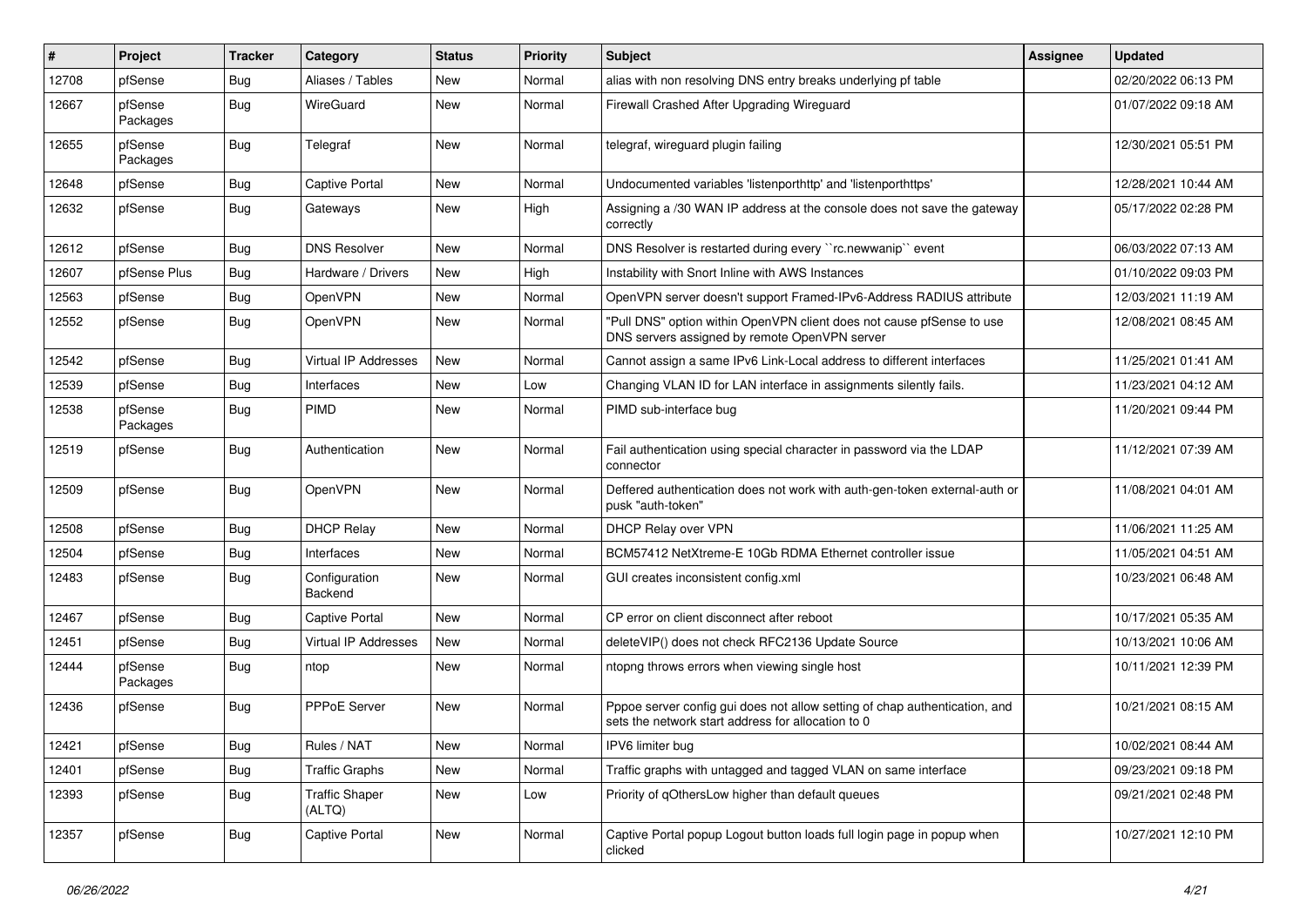| #     | Project             | <b>Tracker</b> | Category                 | <b>Status</b> | <b>Priority</b> | <b>Subject</b>                                                                                       | Assignee | <b>Updated</b>      |
|-------|---------------------|----------------|--------------------------|---------------|-----------------|------------------------------------------------------------------------------------------------------|----------|---------------------|
| 12338 | pfSense<br>Packages | Bug            | <b>RRD Summary</b>       | New           | Normal          | RRD Summary does not report data on 3100                                                             |          | 04/15/2022 02:54 PM |
| 12286 | pfSense<br>Packages | <b>Bug</b>     | FreeRADIUS               | <b>New</b>    | Normal          | Add support for ntlm auth in LDAP                                                                    |          | 08/20/2021 08:27 AM |
| 12283 | pfSense             | Bug            | Authentication           | New           | Normal          | LDAP/RADIUS authentication servers configuration does not allow source<br>IP address to be specified |          | 08/20/2021 01:15 AM |
| 12260 | pfSense<br>Packages | Bug            | ntop                     | New           | Normal          | Update popup and version missmatch?                                                                  |          | 01/08/2022 05:53 AM |
| 12259 | pfSense             | <b>Bug</b>     | <b>Operating System</b>  | New           | Normal          | Intel em NICs Suffering Performance Degradation on FreeBSD12                                         |          | 02/25/2022 09:28 PM |
| 12249 | pfSense             | <b>Bug</b>     | Backup / Restore         | <b>New</b>    | Normal          | HAProxy causing failed ACB backups                                                                   |          | 11/15/2021 11:58 PM |
| 12188 | pfSense<br>Packages | <b>Bug</b>     | OpenVPN Client<br>Export | New           | Normal          | client export breaks multi remote configurations                                                     |          | 10/02/2021 05:58 PM |
| 12178 | pfSense<br>Packages | Bug            | WireGuard                | New           | Low             | WireGuard always shows 'Configuring WireGuard tunnelsdone.'<br>message on boot                       |          | 07/30/2021 06:58 AM |
| 12130 | pfSense<br>Packages | Bug            | Zeek                     | New           | Normal          | Zeek fails to start                                                                                  |          | 07/15/2021 02:00 AM |
| 12126 | pfSense<br>Packages | Bug            | FreeRADIUS               | New           | Normal          | freeradius3 0.15.7_31                                                                                |          | 10/11/2021 08:21 AM |
| 12122 | pfSense             | <b>Bug</b>     | Web Interface            | New           | Normal          | Perform greedy actions asychronously                                                                 |          | 07/10/2021 01:10 PM |
| 12095 | pfSense             | <b>Bug</b>     | Authentication           | New           | Normal          | Memory leak in pcscd                                                                                 |          | 06/01/2022 01:01 PM |
| 12084 | pfSense<br>Packages | <b>Bug</b>     | <b>FRR</b>               | New           | Normal          | libfrr.so.0 error on SG-1100                                                                         |          | 06/26/2021 08:22 AM |
| 12070 | pfSense             | <b>Bug</b>     | DHCP (IPv4)              | New           | Low             | VLAN0 for WAN DHCP                                                                                   |          | 12/23/2021 04:31 PM |
| 12067 | pfSense             | <b>Bug</b>     | DHCP (IPv4)              | New           | Very Low        | <b>DHCP Monitoring Statistics Error</b>                                                              |          | 06/21/2021 08:39 AM |
| 12056 | pfSense             | <b>Bug</b>     | Logging                  | New           | Normal          | Filterlog says "Unknown Option %u"                                                                   |          | 06/18/2021 05:51 AM |
| 12033 | pfSense<br>Packages | <b>Bug</b>     | pfBlockerNG              | New           | Normal          | maxmindb and _sqlite3 modules not found                                                              |          | 10/01/2021 04:42 AM |
| 12013 | pfSense             | <b>Bug</b>     | Logging                  | New           | Low             | Reading log data is inefficient in certain cases                                                     |          | 06/08/2021 07:35 AM |
| 12009 | pfSense<br>Packages | <b>Bug</b>     | Zabbix                   | New           | Normal          | Zabbix Agent starts twice by /etc/rc.start packages                                                  |          | 06/08/2021 01:35 AM |
| 11970 | pfSense<br>Packages | <b>Bug</b>     | Coreboot                 | New           | Normal          | Netgate Firmware Upgrade Doesn't Work on XG-2758                                                     |          | 04/21/2022 12:39 PM |
| 11953 | pfSense             | <b>Bug</b>     | <b>IGMP Proxy</b>        | New           | Normal          | XG-1541 crashes when igmpproxy is enabled and network interfaces<br>status change                    |          | 05/24/2021 04:55 PM |
| 11925 | pfSense             | Bug            | OpenVPN                  | New           | Normal          | Calling-Station-Id always set to WAN IP                                                              |          | 05/14/2021 09:27 AM |
| 11898 | pfSense<br>Packages | <b>Bug</b>     | apcupsd                  | New           | Normal          | PHP error from apcupsd dashboard widget                                                              |          | 05/07/2021 09:12 AM |
| 11872 | pfSense             | Bug            | Interfaces               | New           | Normal          | gif interfaces reporting incorrect traffic counters                                                  |          | 12/30/2021 04:00 AM |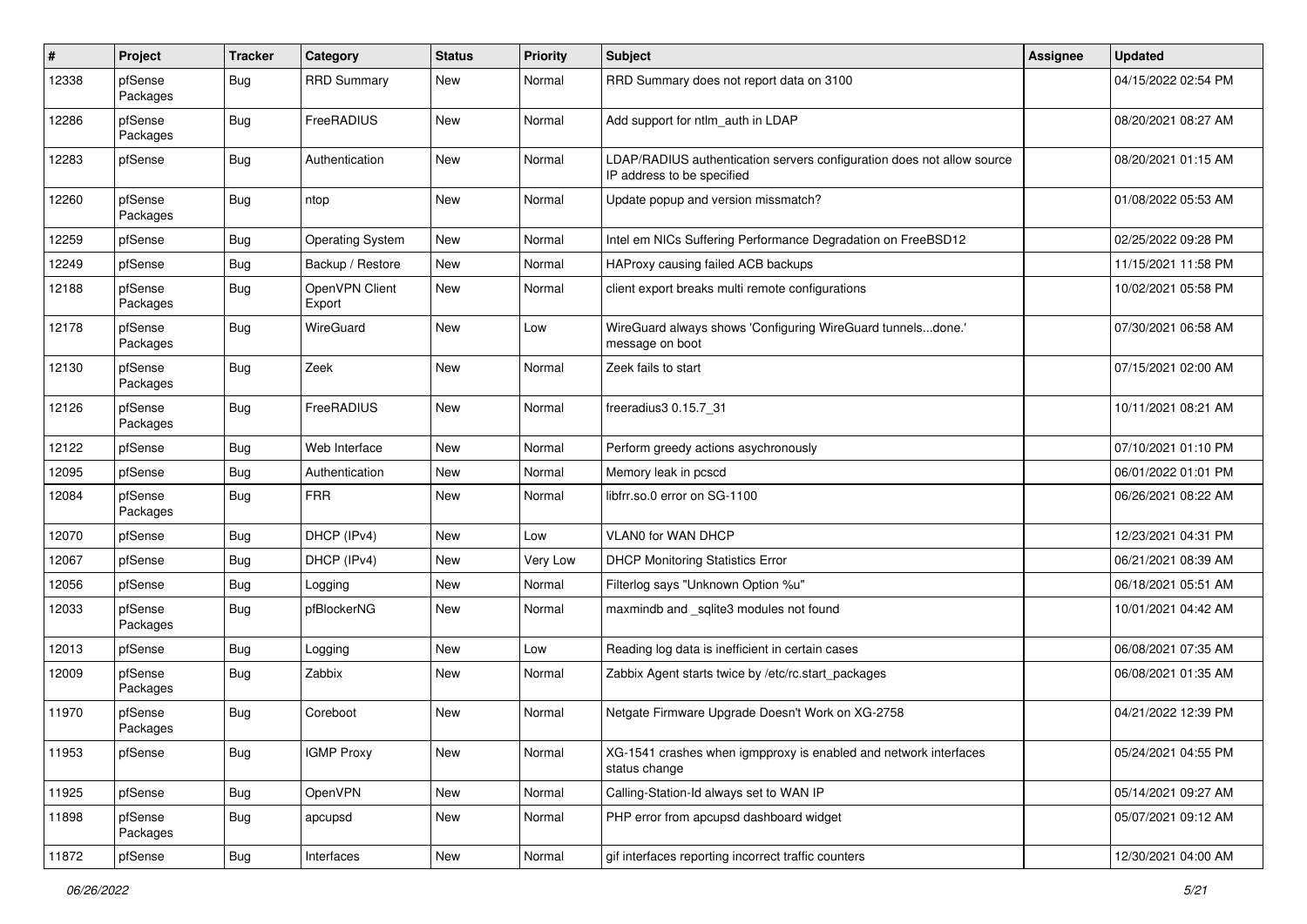| #     | Project             | <b>Tracker</b> | Category           | <b>Status</b> | <b>Priority</b> | <b>Subject</b>                                                                                                                                                                                  | <b>Assignee</b> | <b>Updated</b>      |
|-------|---------------------|----------------|--------------------|---------------|-----------------|-------------------------------------------------------------------------------------------------------------------------------------------------------------------------------------------------|-----------------|---------------------|
| 11848 | pfSense<br>Packages | Bug            | Squid              | New           | Normal          | Issue with squid cache download speed                                                                                                                                                           |                 | 04/23/2021 09:30 PM |
| 11841 | pfSense<br>Packages | <b>Bug</b>     | <b>FRR</b>         | <b>New</b>    | Normal          | FRR access lists default bahavior changed to permit by default                                                                                                                                  |                 | 04/22/2021 09:52 AM |
| 11835 | pfSense<br>Packages | Bug            | <b>FRR</b>         | <b>New</b>    | Normal          | FRR OSPF redistributed connected routes disappearing                                                                                                                                            |                 | 04/22/2021 07:11 AM |
| 11802 | pfSense<br>Packages | Bug            | FreeRADIUS         | New           | Normal          | FreeRADIUS sync                                                                                                                                                                                 |                 | 05/10/2021 04:18 AM |
| 11786 | pfSense             | Bug            | Services           | New           | Normal          | SSH incomplete setup and startup fail while recovering XML backup in a<br>fresh install of pfSense 2.5.0                                                                                        |                 | 04/17/2021 01:36 PM |
| 11780 | pfSense<br>Packages | Bug            | Suricata           | New           | Very High       | Suricata package fails to prune suricata.log                                                                                                                                                    |                 | 08/06/2021 07:18 AM |
| 11778 | pfSense             | <b>Bug</b>     | <b>OpenVPN</b>     | New           | Normal          | OpenVPN uses 100% CPU after experiencing packet loss                                                                                                                                            |                 | 02/28/2022 07:38 AM |
| 11777 | pfSense<br>Packages | <b>Bug</b>     | Unbound            | New           | Very Low        | Input validation prevents DNS Resolver from being disabled                                                                                                                                      |                 | 04/05/2021 05:51 PM |
| 11770 | pfSense Plus        | Bug            | Hardware / Drivers | <b>New</b>    | Normal          | Pantech UML295 USB Modem No Longer Functional                                                                                                                                                   |                 | 04/01/2021 11:28 AM |
| 11763 | pfSense<br>Packages | <b>Bug</b>     | Status Monitoring  | New           | Normal          | Traffic graphs refresh issue                                                                                                                                                                    |                 | 05/03/2021 09:44 AM |
| 11761 | pfSense             | <b>Bug</b>     | L <sub>2</sub> TP  | New           | Normal          | L2TP/IPsec VPN : PPP LCP negotiation occurs before user authentication                                                                                                                          |                 | 03/31/2021 04:52 AM |
| 11759 | pfSense             | <b>Bug</b>     | Dashboard          | New           | Normal          | Traffic graphs on dashboard double upload on pppoe links                                                                                                                                        |                 | 12/30/2021 04:00 AM |
| 11742 | pfSense<br>Packages | <b>Bug</b>     | Suricata           | New           | Normal          | Blocking / Unblocking is not working correctly.                                                                                                                                                 |                 | 09/01/2021 11:08 AM |
| 11731 | pfSense             | <b>Bug</b>     | Hardware / Drivers | New           | Normal          | Missing support for Realtek USB NICs                                                                                                                                                            |                 | 03/30/2021 04:32 AM |
| 11730 | pfSense             | <b>Bug</b>     | Web Interface      | <b>New</b>    | Normal          | Improve visibility of option selections in dark themes                                                                                                                                          |                 | 03/25/2021 09:38 PM |
| 11724 | pfSense             | <b>Bug</b>     | Package System     | New           | Normal          | Packages unexpectedly removed when changing update branches                                                                                                                                     |                 | 03/29/2021 08:09 AM |
| 11717 | pfSense             | Bug            | Rules / NAT        | New           | Normal          | Incorrect port forwarding rules if Destination port alias is not equal to<br>Redirect target port alias                                                                                         |                 | 03/22/2021 06:06 AM |
| 11715 | pfSense             | <b>Bug</b>     | <b>OpenVPN</b>     | New           | Normal          | OpenVPN MTU                                                                                                                                                                                     |                 | 03/22/2021 01:35 AM |
| 11666 | pfSense             | <b>Bug</b>     | Logging            | New           | Normal          | GUI Firewall log search not parsing filter.log beyond hard coded limit                                                                                                                          |                 | 03/12/2021 11:38 AM |
| 11657 | pfSense             | <b>Bug</b>     | Interfaces         | New           | Normal          | netmap_ring_reinit error                                                                                                                                                                        |                 | 03/18/2021 10:32 PM |
| 11650 | pfSense<br>Packages | <b>Bug</b>     | <b>FRR</b>         | New           | Very Low        | FRR configuration broken on restore of manually edited FRR config<br>sections                                                                                                                   |                 | 03/10/2021 08:50 AM |
| 11641 | pfSense             | Bug            | Interfaces         | New           | Normal          | On xn based interfaces without the VLANMTU flag the first VLAN tag<br>defined does not follow the parent interface MTU settings. All subsequent<br>VLAN tags follow the parent interface's MTU. |                 | 03/09/2021 06:42 PM |
| 11619 | pfSense             | Bug            | Upgrade            | New           | Normal          | Unable to upgrade 2.4.4-p3 to 2.5/21.02-p1                                                                                                                                                      |                 | 08/15/2021 10:00 AM |
| 11610 | pfSense<br>Packages | <b>Bug</b>     | NET-SNMP           | New           | Normal          | NET-SNMP is not setting the correct permissions on AgentX                                                                                                                                       |                 | 06/28/2021 07:54 AM |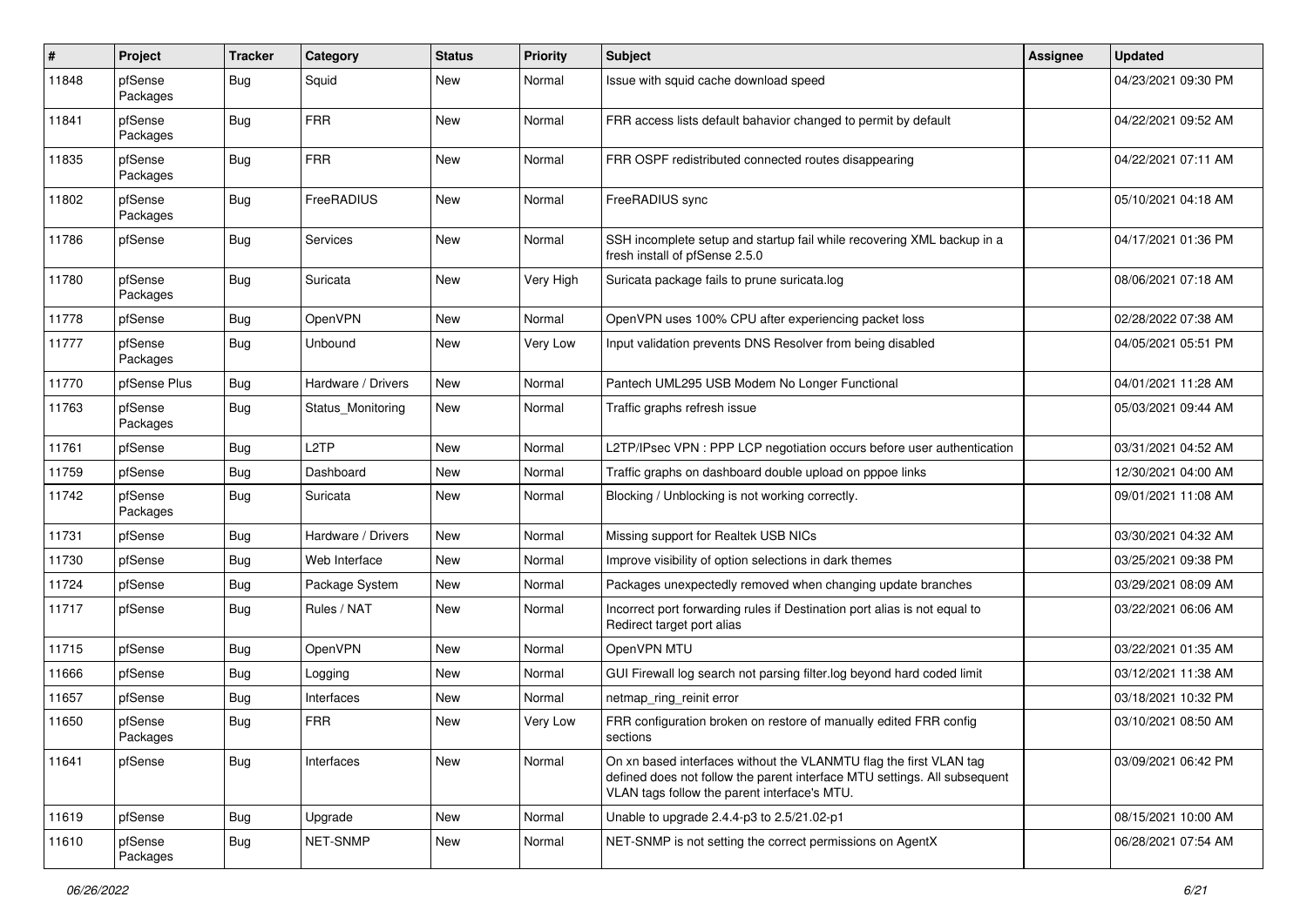| $\vert$ # | Project             | <b>Tracker</b> | Category         | <b>Status</b> | <b>Priority</b> | <b>Subject</b>                                                                                                | Assignee | <b>Updated</b>      |
|-----------|---------------------|----------------|------------------|---------------|-----------------|---------------------------------------------------------------------------------------------------------------|----------|---------------------|
| 11592     | pfSense<br>Packages | <b>Bug</b>     | node exporter    | New           | Normal          | Node exporter can not read system statistics                                                                  |          | 10/15/2021 09:37 PM |
| 11572     | pfSense<br>Packages | Bug            | pfBlockerNG      | New           | High            | Auto created firewall rules have IPv4 as protocol only - even for IPv6 lists.                                 |          | 06/25/2022 10:59 AM |
| 11566     | pfSense             | Bug            | Web Interface    | <b>New</b>    | Low             | Firewall Maximum Table Entries "default size" is whatever is entered                                          |          | 02/27/2021 10:01 AM |
| 11563     | pfSense<br>Packages | Bug            | <b>BIND</b>      | New           | High            | BIND GUI writes TXT records > 255 characters                                                                  |          | 02/27/2021 07:11 AM |
| 11556     | pfSense             | <b>Bug</b>     | Rules / NAT      | <b>New</b>    | Normal          | Kill all states associated with a NAT address                                                                 |          | 03/19/2021 10:29 AM |
| 11548     | pfSense             | Bug            | Rules / NAT      | New           | Normal          | rule expands to no valid combination" error from port forward automatic<br>rule mixing IPv4 and IPv6 elements |          | 02/27/2021 03:18 PM |
| 11541     | pfSense             | <b>Bug</b>     | OpenVPN          | <b>New</b>    | Normal          | OpenVPN status does not work properly when set to TCP and Concurrent<br>Connections $= 1$                     |          | 03/02/2021 02:27 PM |
| 11525     | pfSense<br>Packages | <b>Bug</b>     | Suricata         | New           | Normal          | pfsense 2.5.0 release version for vlan issue to suricata                                                      |          | 11/11/2021 08:16 AM |
| 11522     | pfSense<br>Packages | <b>Bug</b>     | Zabbix           | New           | Normal          | fping6 error                                                                                                  |          | 02/24/2021 07:13 AM |
| 11509     | pfSense<br>Packages | Bug            | <b>LCDProc</b>   | New           | Low             | LCD package - not starting at boot - stop and start in Status Window not<br>possible                          |          | 02/23/2021 10:55 AM |
| 11503     | pfSense             | <b>Bug</b>     | OpenVPN          | New           | Normal          | Using multiple authentication backends on an OpenVPN server fails                                             |          | 02/23/2021 12:23 PM |
| 11493     | pfSense<br>Packages | Bug            | Zabbix           | <b>New</b>    | Very Low        | After upgrade zabbix proxy wont start                                                                         |          | 02/21/2021 05:31 AM |
| 11490     | pfSense<br>Packages | Bug            | Service Watchdog | <b>New</b>    | Very Low        | Service Watchdog - Impacts Reboots and Package Updates                                                        |          | 02/22/2021 12:07 PM |
| 11479     | pfSense<br>Packages | Bug            | snmptt           | New           | Normal          | snmptt 1.4.2 does not work in daemon mode                                                                     |          | 02/20/2021 04:37 PM |
| 11473     | pfSense             | Bug            | Web Interface    | New           | Normal          | System Activity shows invalid data on SG-3100                                                                 |          | 02/19/2021 08:12 PM |
| 11430     | pfSense             | Bug            | Interfaces       | <b>New</b>    | Normal          | PHP console spam after Assigning Interfaces                                                                   |          | 10/09/2021 10:37 AM |
| 11429     | pfSense             | Bug            | Web Interface    | New           | Normal          | System Log / Settings form activates "Reset Log Files" button on enter                                        |          | 10/28/2021 01:35 PM |
| 11418     | pfSense             | <b>Bug</b>     | <b>IPsec</b>     | <b>New</b>    | Very Low        | 'NAT-T: Force' is broken for IPv6 IPsec                                                                       |          | 02/16/2021 08:25 AM |
| 11414     | pfSense<br>Packages | <b>Bug</b>     | pfBlockerNG      | New           | Normal          | Enabling feed "Public DNS4 all" breaks some Google services                                                   |          | 02/13/2021 02:46 AM |
| 11412     | pfSense             | Bug            | Interfaces       | New           | Normal          | LLDPD Package Doesn't Work with Switchports                                                                   |          | 02/12/2021 08:12 PM |
| 11398     | pfSense<br>Packages | Bug            | pfBlockerNG      | <b>New</b>    | Normal          | pfBlocker upgrade hangs forever                                                                               |          | 04/21/2022 12:39 PM |
| 11375     | pfSense<br>Packages | Bug            | apcupsd          | New           | Normal          | UPS Type <blank> for USB APC</blank>                                                                          |          | 02/26/2021 11:10 AM |
| 11363     | pfSense             | Bug            | Installer        | New           | Normal          | Clean Install 2.5.0 fails due to hardware incompability                                                       |          | 02/04/2021 11:06 AM |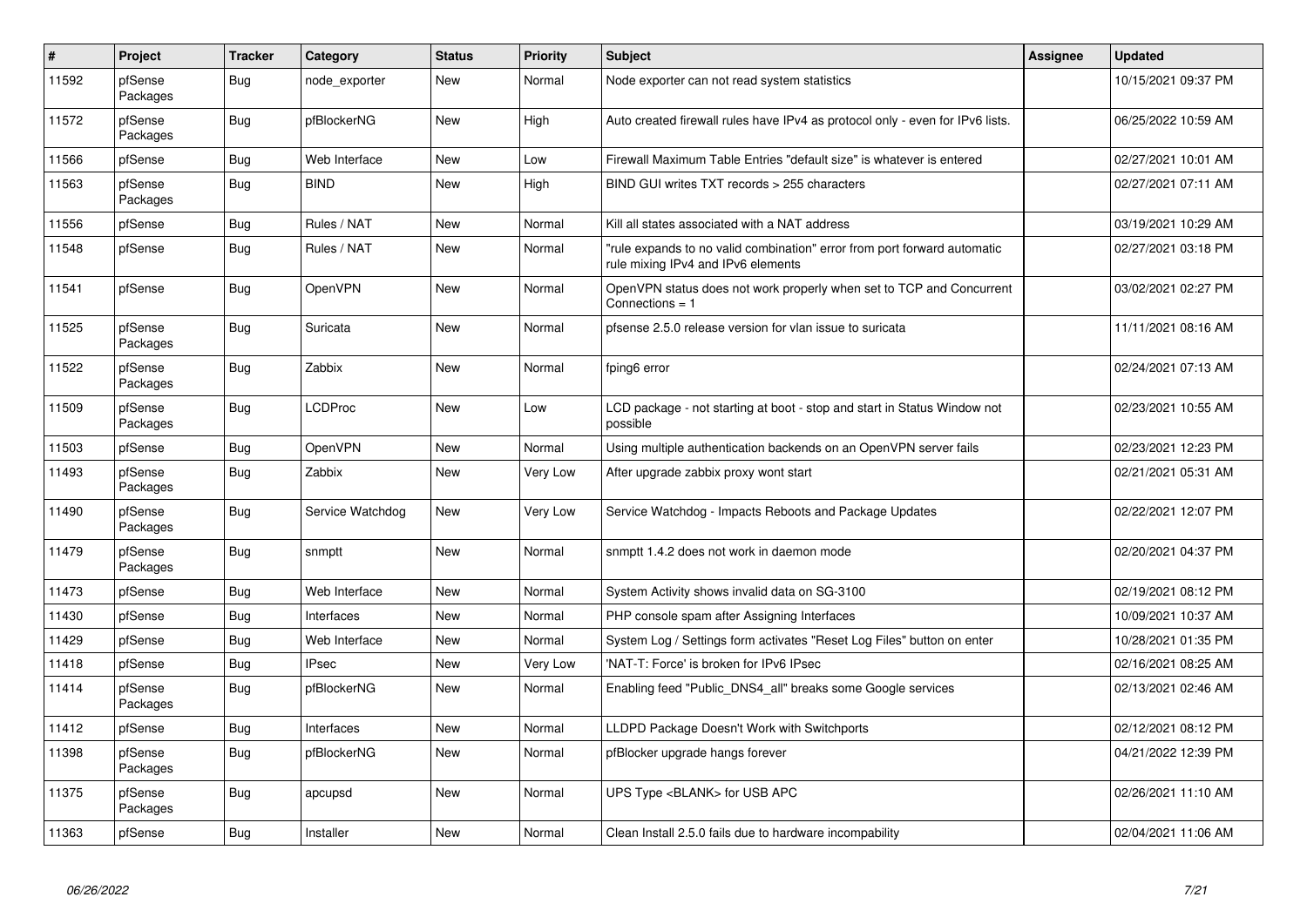| #     | Project             | <b>Tracker</b> | Category                | <b>Status</b> | <b>Priority</b> | <b>Subject</b>                                                                                                         | Assignee | <b>Updated</b>      |
|-------|---------------------|----------------|-------------------------|---------------|-----------------|------------------------------------------------------------------------------------------------------------------------|----------|---------------------|
| 11335 | pfSense             | Bug            | Interfaces              | New           | Normal          | Spoofing the MAC on a LAGG interface does not work for some NIC types.                                                 |          | 01/29/2021 09:10 AM |
| 11268 | pfSense             | Bug            | Web Interface           | New           | Normal          | Cookie named 'id' prevents Edit form fields being set properly                                                         |          | 09/03/2021 06:16 AM |
| 11261 | pfSense<br>Packages | Bug            | pfBlockerNG             | New           | Normal          | pfBlockerNG ASN numbers in IPv4 (/IPv6) Custom_List generate error(s)<br>"Invalid numeric literal at line 1, column 7" |          | 01/28/2021 08:34 AM |
| 11235 | pfSense<br>Packages | Bug            | Filer                   | <b>New</b>    | Normal          | Filer run script when "state" unchanged                                                                                |          | 01/08/2021 07:24 AM |
| 11232 | pfSense             | Bug            | <b>Operating System</b> | New           | Normal          | Fix pfSense_fsync                                                                                                      |          | 01/08/2021 08:53 AM |
| 11203 | pfSense             | Bug            | Certificates            | New           | Normal          | certificate manager very slow                                                                                          |          | 12/31/2020 11:57 AM |
| 11184 | pfSense             | Bug            | FreeBSD                 | New           | Normal          | PF: State policy cannot be configurable                                                                                |          | 02/09/2021 02:43 AM |
| 11182 | pfSense<br>Packages | Bug            | <b>NRPE</b>             | New           | Normal          | NRPE in HA syncs the bind IP                                                                                           |          | 12/01/2021 02:15 AM |
| 11177 | pfSense             | Bug            | Dynamic DNS             | <b>New</b>    | Normal          | DDNSv6 not using Check IP Services                                                                                     |          | 12/21/2020 05:02 AM |
| 11158 | pfSense<br>Packages | Bug            | <b>FRR</b>              | New           | High            | <b>FRR Prefix Lists</b>                                                                                                |          | 12/30/2020 04:55 PM |
| 11149 | pfSense             | Bug            | <b>DHCP Relay</b>       | New           | Normal          | DHCP relay won't start with DHCP server behind gateway                                                                 |          | 03/22/2021 05:13 AM |
| 11147 | pfSense             | Bug            | <b>Dynamic DNS</b>      | New           | Normal          | Domeneshop DynDNS IPv4 and IPv6                                                                                        |          | 12/09/2020 11:47 PM |
| 11110 | pfSense             | Bug            | Backup / Restore        | New           | Normal          | Backup file should be checked before restoring a specific area                                                         |          | 12/05/2020 02:50 PM |
| 11093 | pfSense             | Bug            | Wireless                | New           | Low             | ral(4) driver non-functional in arm64                                                                                  |          | 11/21/2020 10:45 AM |
| 11074 | pfSense<br>Packages | Bug            | <b>BIND</b>             | New           | Low             | bind Zone Settings Zones, Save button opens "Confirmation required to<br>save changes"                                 |          | 11/16/2020 11:08 AM |
| 11040 | pfSense<br>Packages | Bug            | pfBlockerNG             | <b>New</b>    | Normal          | pfb_filter core faults when clearing firewall log                                                                      |          | 11/07/2020 01:44 PM |
| 11036 | pfSense<br>Packages | Bug            | haproxy                 | <b>New</b>    | Normal          | <b>HAproxy ACL</b>                                                                                                     |          | 02/11/2022 11:27 AM |
| 11000 | pfSense<br>Packages | Bug            | haproxy                 | New           | Very Low        | haproxy deprecated trick suggested                                                                                     |          | 12/23/2020 02:55 PM |
| 10994 | pfSense<br>Packages | Bug            | squidguard              | New           | Low             | SquidGuard Blacklists Restore Default button does not work                                                             |          | 10/20/2020 12:26 PM |
| 10989 | pfSense<br>Packages | Bug            | Snort                   | New           | Low             | Snort alert page has hidden characters in IPv6 address                                                                 |          | 10/17/2020 04:06 PM |
| 10980 | pfSense             | Bug            | Operating System        | New           | Normal          | rc.local is executed at login by rc.initial, and not at boot time.                                                     |          | 10/19/2020 09:39 AM |
| 10952 | pfSense             | <b>Bug</b>     | Rules / NAT             | New           | Low             | Inconsistency in Subnet Defaults Between Firewall Rules and Interface<br><b>Address Assignments</b>                    |          | 10/09/2020 12:50 PM |
| 10935 | pfSense<br>Packages | <b>Bug</b>     | <b>FRR</b>              | New           | Normal          | FRR 0.6.7-6 - BGPD service recycled IPv6 without Route Map                                                             |          | 12/30/2020 05:00 PM |
| 10845 | pfSense<br>Packages | <b>Bug</b>     | apcupsd                 | New           | Normal          | apcupsd doesn't stop when not enabled                                                                                  |          | 08/24/2020 10:16 AM |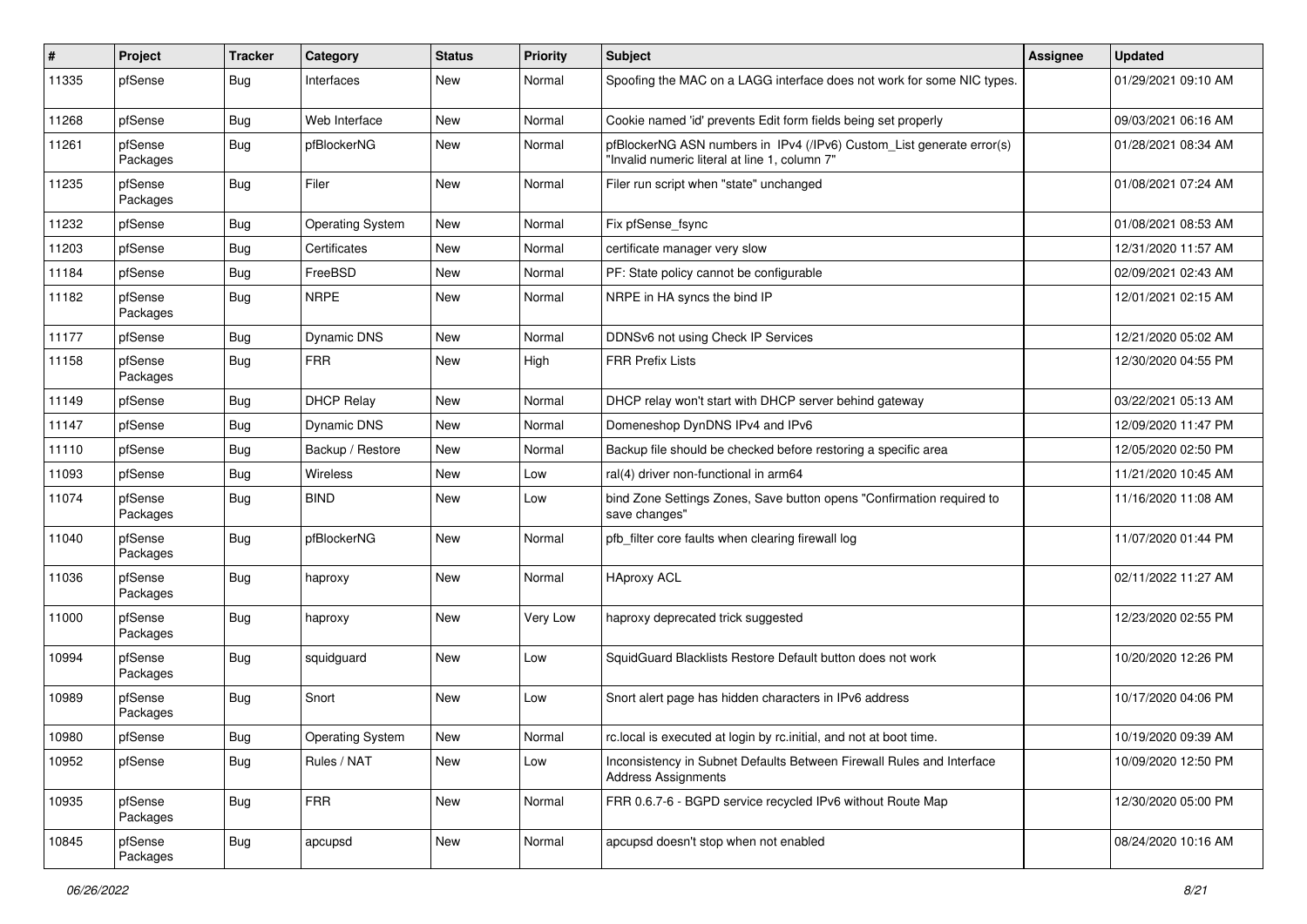| #     | Project             | <b>Tracker</b> | Category                     | <b>Status</b> | <b>Priority</b> | <b>Subject</b>                                                                                                    | <b>Assignee</b> | <b>Updated</b>      |
|-------|---------------------|----------------|------------------------------|---------------|-----------------|-------------------------------------------------------------------------------------------------------------------|-----------------|---------------------|
| 10833 | pfSense             | <b>Bug</b>     | Configuration<br>Backend     | New           | Normal          | unbound exits on configuration error when link status flaps on LAN<br>interface                                   |                 | 08/13/2020 11:53 PM |
| 10822 | pfSense             | Bug            | DHCP (IPv6)                  | <b>New</b>    | Normal          | Deprecated IPv6 prefix won't be announced as deprecated to clients                                                |                 | 08/10/2020 09:23 AM |
| 10791 | pfSense<br>Packages | <b>Bug</b>     | <b>PIMD</b>                  | <b>New</b>    | Normal          | Valid (vlan)interfaces do not get vif reporting "Invalid phyint address"                                          |                 | 10/06/2020 09:20 AM |
| 10783 | pfSense<br>Packages | Bug            | ntop                         | <b>New</b>    | Normal          | NtopNG is very unstable on arm64                                                                                  |                 | 07/22/2020 09:07 AM |
| 10765 | pfSense             | <b>Bug</b>     | Authentication               | New           | Normal          | Ampersands in Idap extended query are escaped twice                                                               |                 | 09/02/2020 07:55 AM |
| 10760 | pfSense<br>Packages | <b>Bug</b>     | <b>BIND</b>                  | New           | High            | pfSense BIND 9.14.12 server terminates due to assertion failure                                                   |                 | 07/11/2020 04:53 PM |
| 10729 | pfSense             | Bug            | Package System               | <b>New</b>    | Normal          | Certificate verification failed for pkg.freebsd.org                                                               |                 | 07/05/2020 01:12 AM |
| 10726 | pfSense             | <b>Bug</b>     | Rules / NAT                  | <b>New</b>    | Normal          | Sticky-connections option is bugged - sticky-address cannot be redefined                                          |                 | 11/12/2020 10:12 AM |
| 10715 | pfSense             | Bug            | <b>DHCP Relay</b>            | New           | Normal          | DHCPv6 relay always uses the "first" IPv6 address of an interface                                                 |                 | 06/29/2020 05:01 AM |
| 10714 | pfSense             | <b>Bug</b>     | DHCP (IPv6)                  | New           | Normal          | radvd only gives out the prefix of the "first" IPv6 address of an interface                                       |                 | 10/06/2020 01:03 PM |
| 10712 | pfSense             | <b>Bug</b>     | Rules / NAT                  | New           | Normal          | "default allow LAN IPv6 to any" rule does not work right after boot when<br>using IPv6 PD                         |                 | 06/30/2020 12:17 AM |
| 10701 | pfSense             | <b>Bug</b>     | Web Interface                | <b>New</b>    | Very Low        | Firewall Log too wide with Rule Description Column                                                                |                 | 06/25/2020 07:36 AM |
| 10695 | pfSense<br>Packages | <b>Bug</b>     | FreeRADIUS                   | <b>New</b>    | Normal          | FreeRadius Accounting skipping MBs after reboot due to power down                                                 |                 | 06/24/2020 04:49 AM |
| 10693 | pfSense<br>Packages | Bug            | <b>BIND</b>                  | New           | Normal          | pfSense Bind Zone Editor UI does not update zone serial number when a<br>change is made                           |                 | 09/01/2021 12:51 AM |
| 10690 | pfSense             | Bug            | Installer                    | <b>New</b>    | Low             | Not possible to make UFS install on ZFS formatted drive                                                           |                 | 04/21/2022 12:39 PM |
| 10671 | pfSense             | <b>Bug</b>     | <b>Operating System</b>      | New           | Normal          | pfsense 2.4.5 1 does not boot on Gen2 2012R2 HyperV VM                                                            |                 | 05/09/2021 06:39 AM |
| 10624 | pfSense             | Bug            | <b>DNS Resolver</b>          | New           | Normal          | Unbound configuration memory leak with python module + register DHCP<br>leases active                             |                 | 02/26/2021 10:27 AM |
| 10606 | pfSense<br>Packages | <b>Bug</b>     | Snort                        | New           | Normal          | Snort Inline stopped working after upgrade to FreeBSD 12.1 (network<br>traffic blocked after heavy load randomly) |                 | 05/28/2020 10:06 AM |
| 10601 | pfSense<br>Packages | <b>Bug</b>     | Status_Monitoring            | New           | Normal          | Dashboard->Traffic Graphs Scale is capped for outbound                                                            |                 | 05/29/2020 10:13 AM |
| 10590 | pfSense<br>Packages | <b>Bug</b>     | pfBlockerNG                  | <b>New</b>    | Normal          | pfBlockerNG: Invalid argument supplied for foreach()                                                              |                 | 05/26/2020 08:22 AM |
| 10584 | pfSense             | Bug            | Hardware / Drivers           | New           | Normal          | SG-3100 with M.2: shutdown instead of reboot                                                                      |                 | 07/21/2020 03:08 AM |
| 10544 | pfSense             | Bug            | User Manager /<br>Privileges | New           | Normal          | It's not possible to add a user to group operator using the gui                                                   |                 | 04/21/2022 12:39 PM |
| 10530 | pfSense             | Bug            | Upgrade                      | New           | Normal          | Convert config version to be based on product version                                                             |                 | 04/21/2022 12:39 PM |
| 10526 | pfSense<br>Packages | Bug            | pfBlockerNG                  | New           | Normal          | Package pfBlockerNG Crashes on Alert view                                                                         |                 | 05/04/2020 08:59 AM |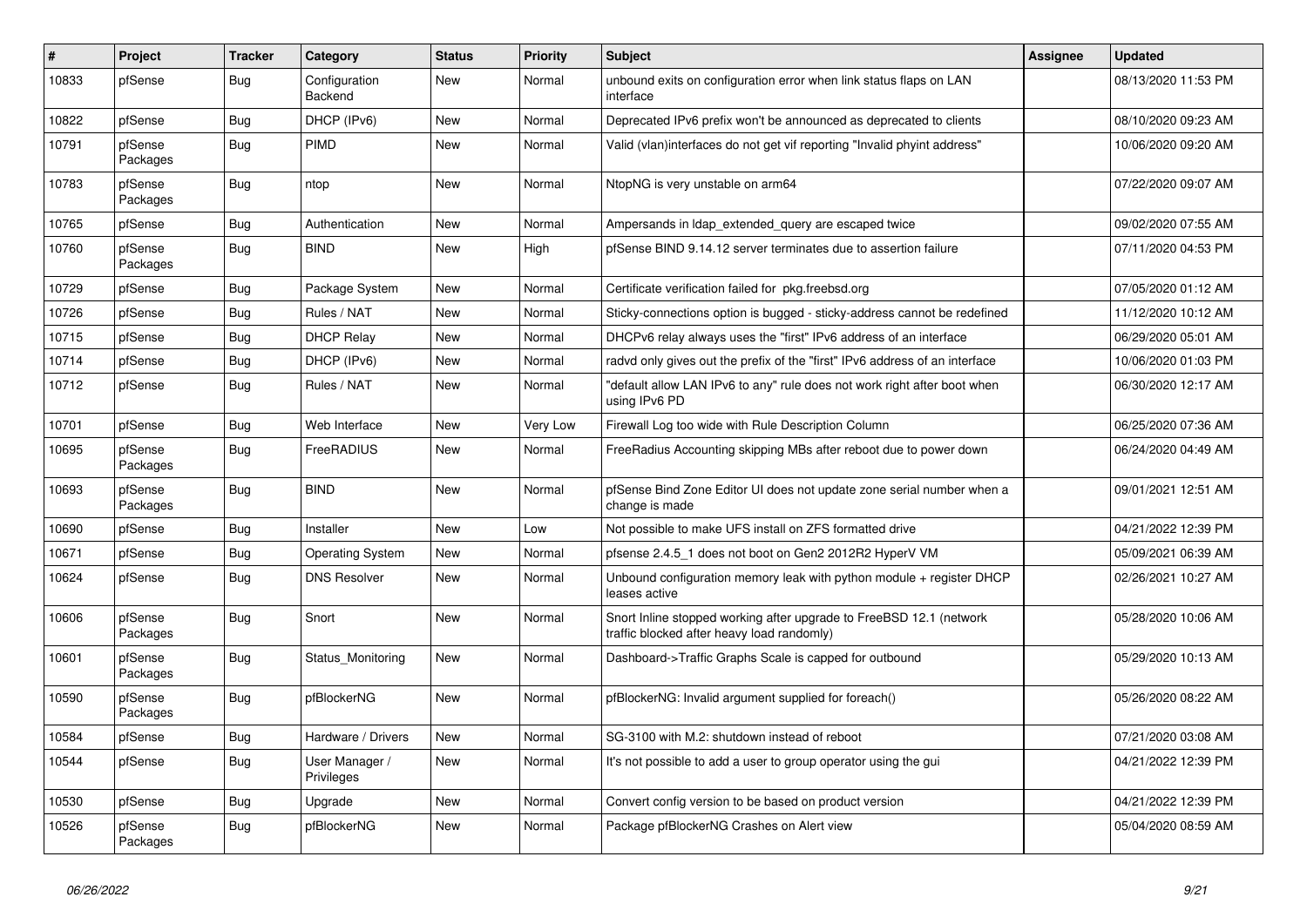| #     | Project             | <b>Tracker</b> | Category             | <b>Status</b> | <b>Priority</b> | <b>Subject</b>                                                                                                                                              | Assignee | <b>Updated</b>      |
|-------|---------------------|----------------|----------------------|---------------|-----------------|-------------------------------------------------------------------------------------------------------------------------------------------------------------|----------|---------------------|
| 10516 | pfSense<br>Packages | Bug            | <b>FRR</b>           | New           | Normal          | <b>FRR Access list</b>                                                                                                                                      |          | 12/06/2020 11:02 PM |
| 10513 | pfSense             | Bug            | Rules / NAT          | <b>New</b>    | Normal          | State issues with policy routing and HA failover                                                                                                            |          | 04/21/2022 12:39 PM |
| 10503 | pfSense<br>Packages | <b>Bug</b>     | <b>FRR</b>           | New           | Normal          | Flapping any GW in multi-WAN influences restating all IPsec tunnels in<br>FRR which leads to dropping all IPsec VTI static routes and related BGP<br>issues |          | 05/08/2020 07:51 PM |
| 10493 | pfSense             | Bug            | <b>IPsec</b>         | <b>New</b>    | Normal          | filter_get_vpns_list() issues                                                                                                                               |          | 05/06/2020 01:07 AM |
| 10487 | pfSense<br>Packages | <b>Bug</b>     | Telegraf             | New           | Normal          | Telegraf package not sending logs to influxdb server                                                                                                        |          | 05/03/2020 07:09 PM |
| 10436 | pfSense<br>Packages | <b>Bug</b>     | softflowd            | New           | Normal          | softflowd no longer sends flow data after upgrade ( $v0.9.9$ <sup>-</sup> $\rightarrow$ $v1.0.0$ )                                                          |          | 06/07/2022 12:25 AM |
| 10370 | pfSense<br>Packages | <b>Bug</b>     | ntop                 | New           | Normal          | ntopng Timeseries not send to InfluxDB                                                                                                                      |          | 03/30/2020 09:42 AM |
| 10352 | pfSense             | Bug            | Authentication       | New           | Very Low        | RADIUS authentication fails with MSCHAPv1 or MSCHAPv2 when<br>passwords contain international characters                                                    |          | 06/20/2022 04:04 PM |
| 10342 | pfSense             | <b>Bug</b>     | <b>DNS Resolver</b>  | New           | Normal          | Unbound domain overrides stop resolving periodically. They only resume<br>after the service has been restarted.                                             |          | 03/13/2020 10:35 AM |
| 10325 | pfSense             | Bug            | <b>Notifications</b> | New           | Normal          | System/Advanced/Notifications/E-Mail - SMTP Notification E-Mail auth<br>password Unexpected Bahaviour                                                       |          | 10/30/2020 08:17 AM |
| 10311 | pfSense             | Bug            | OpenVPN              | New           | Normal          | Too low net.link.ifqmaxlen causes packet drop under load when using<br>OpenVPN inside bridge interface under load                                           |          | 08/10/2021 03:10 AM |
| 10310 | pfSense             | <b>Bug</b>     | Upgrade              | New           | Normal          | Systems with low RAM and several packages may temporarily fail to load<br>large tables after an upgrade                                                     |          | 03/03/2020 07:55 AM |
| 10292 | pfSense<br>Packages | <b>Bug</b>     | Suricata             | New           | Normal          | Suricata not respecting SID Mgmt list                                                                                                                       |          | 02/27/2020 01:02 PM |
| 10279 | pfSense<br>Packages | <b>Bug</b>     | open-vm-tools        | New           | Normal          | pfSense's OpenVM Tools on ESXi 6.7 no longer provides guest vm<br>functionality                                                                             |          | 03/01/2020 06:07 PM |
| 10278 | pfSense<br>Packages | <b>Bug</b>     | pfBlockerNG          | New           | Normal          | pfBlockerNG: Formatting issue on DNSBL stats page                                                                                                           |          | 02/24/2020 01:36 PM |
| 10277 | pfSense             | <b>Bug</b>     | Web Interface        | New           | Normal          | Sorting the log entries does not use year value                                                                                                             |          | 02/24/2020 07:46 AM |
| 10271 | pfSense             | <b>Bug</b>     | Web Interface        | New           | Normal          | Large number of VLAN/LANs make "Interfaces" menu hard to access                                                                                             |          | 02/20/2020 04:46 AM |
| 10265 | pfSense<br>Packages | <b>Bug</b>     | Notes                | New           | Very Low        | Adding a Note with malformed title will force system restore                                                                                                |          | 02/27/2020 10:12 AM |
| 10253 | pfSense<br>Packages | <b>Bug</b>     | pfBlockerNG          | New           | Normal          | pfblockerng-devel uses user interface for VIP causing issues with other<br>services                                                                         |          | 02/11/2020 09:17 AM |
| 10252 | pfSense<br>Packages | <b>Bug</b>     | pfBlockerNG          | New           | High            | pfblockerng-devel                                                                                                                                           |          | 02/11/2020 05:18 PM |
| 10188 | pfSense<br>Packages | <b>Bug</b>     | pfBlockerNG          | New           | Normal          | Reputation tab is not working                                                                                                                               |          | 01/24/2020 10:06 AM |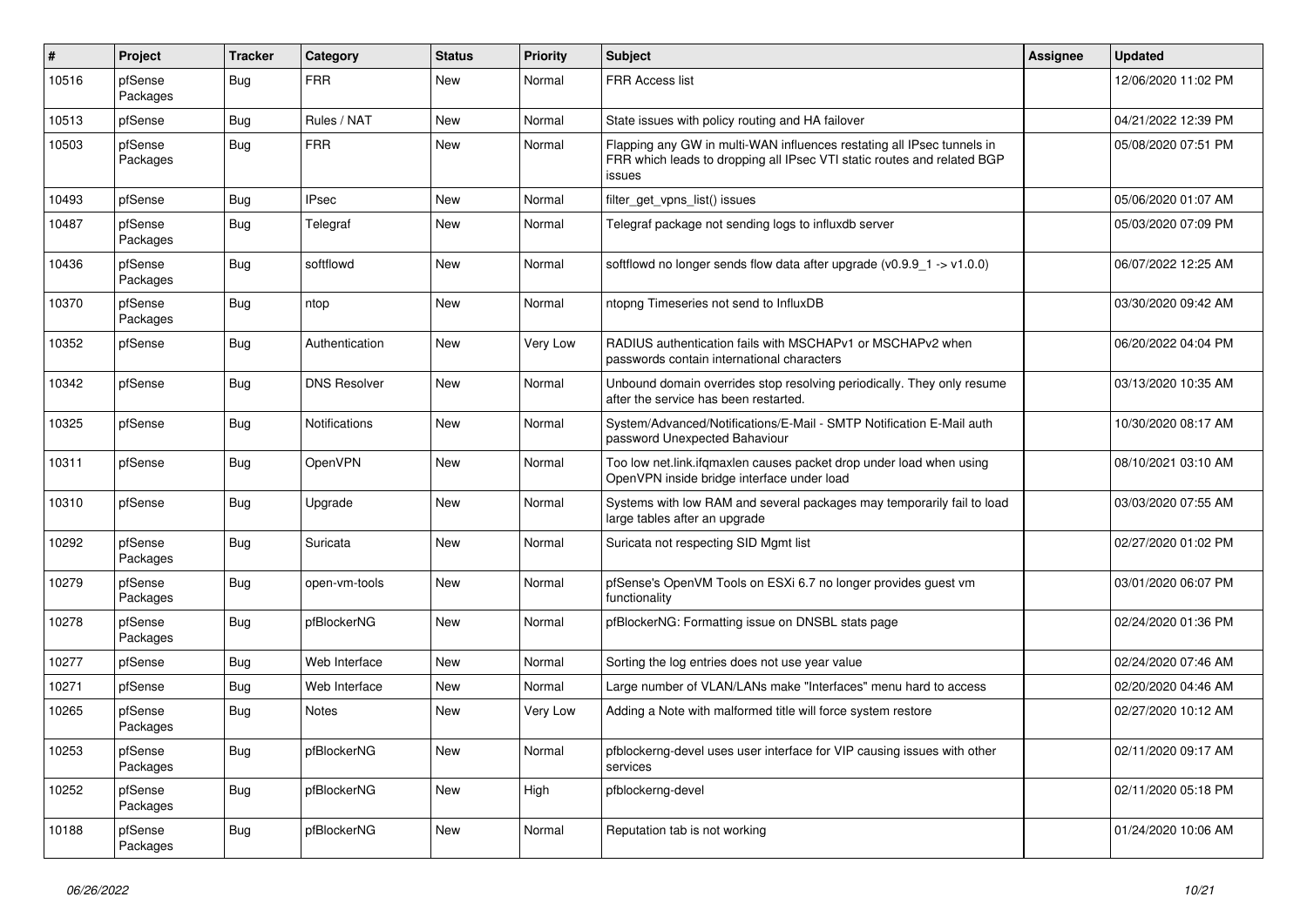| $\vert$ # | Project             | <b>Tracker</b> | Category              | <b>Status</b> | <b>Priority</b> | <b>Subject</b>                                                                                                       | Assignee | <b>Updated</b>      |
|-----------|---------------------|----------------|-----------------------|---------------|-----------------|----------------------------------------------------------------------------------------------------------------------|----------|---------------------|
| 10164     | pfSense<br>Packages | <b>Bug</b>     | pfBlockerNG           | New           | Normal          | pfBlockerNG dashboard widget position is not maintained when updating                                                |          | 01/06/2020 10:06 AM |
| 10150     | pfSense             | Bug            | <b>IGMP Proxy</b>     | New           | Normal          | IGMP Proxy does not scale to hundreds of streams                                                                     |          | 01/03/2020 02:56 AM |
| 10143     | pfSense             | Bug            | <b>DNS Resolver</b>   | New           | Normal          | System hostname DNS entry is assigned to the wrong IP on multi-wan<br>setups                                         |          | 12/31/2019 02:33 PM |
| 10000     | pfSense             | <b>Bug</b>     | <b>Dynamic DNS</b>    | New           | Normal          | Azure Dynamic DNS A and AAAA Records for Apex Zone                                                                   |          | 03/31/2020 09:03 AM |
| 9999      | pfSense<br>Packages | <b>Bug</b>     | pfBlockerNG           | <b>New</b>    | Normal          | unbound fatal error if System Domain in DNSBL and System Domain Local<br>Zone Type is Redirect                       |          | 12/25/2019 08:10 AM |
| 9934      | pfSense<br>Packages | Bug            | Suricata              | New           | Normal          | suricata update kills WAN interface                                                                                  |          | 02/20/2020 09:17 AM |
| 9895      | pfSense<br>Packages | Bug            | Snort                 | <b>New</b>    | Normal          | snort reinstallation failed                                                                                          |          | 06/23/2021 08:01 AM |
| 9887      | pfSense             | Bug            | Rules / NAT           | New           | Low             | Rule separator positions change when deleting multiple rules                                                         |          | 05/10/2022 03:11 PM |
| 9837      | pfSense             | <b>Bug</b>     | Interfaces            | New           | Very Low        | ipv6 is not completely disabled on the interfaces                                                                    |          | 10/24/2019 01:16 AM |
| 9805      | pfSense             | Bug            | <b>Dynamic DNS</b>    | <b>New</b>    | Normal          | dynDNS cloudflare multiple entries                                                                                   |          | 10/02/2019 04:51 PM |
| 9755      | pfSense             | <b>Bug</b>     | Package System        | New           | Very Low        | package description wrong link<br>https://www.freshports.org/security/openvpn-client-export                          |          | 09/13/2019 07:22 AM |
| 9737      | pfSense             | Bug            | <b>Traffic Graphs</b> | New           | Normal          | traffic-graphs is shows incorrect units inside the chart                                                             |          | 09/09/2019 06:35 AM |
| 9724      | pfSense<br>Packages | <b>Bug</b>     | pfBlockerNG           | New           | High            | pfblockerng-firewall-filter-service-will-not-start                                                                   |          | 09/05/2019 06:32 AM |
| 9707      | pfSense<br>Packages | <b>Bug</b>     | pfBlockerNG           | New           | Normal          | Some networks already existing in deny Feeds are not stopped even if<br>existing in custom deny list                 |          | 08/28/2019 10:03 AM |
| 9698      | pfSense             | <b>Bug</b>     | <b>RRD Graphs</b>     | <b>New</b>    | Normal          | Monitoring graphs do not retain state after auto-refresh                                                             |          | 08/26/2019 02:09 AM |
| 9690      | pfSense             | <b>Bug</b>     | Interfaces            | <b>New</b>    | Normal          | Ethernet flow control should be disabled by default                                                                  |          | 08/19/2019 06:45 PM |
| 9677      | pfSense             | <b>Bug</b>     | Dashboard             | <b>New</b>    | Normal          | Dashboard hangs when widget needs data from a remote host which is<br>down                                           |          | 08/13/2019 09:15 AM |
| 9676      | pfSense<br>Packages | <b>Bug</b>     | pfBlockerNG           | New           | Normal          | AS lookup fails                                                                                                      |          | 12/26/2019 12:17 AM |
| 9664      | pfSense             | <b>Bug</b>     | <b>Dynamic DNS</b>    | New           | Normal          | DynDNS and Dual-wan problem with CloudFlare (works with No-Ip)                                                       |          | 08/03/2019 10:00 AM |
| 9662      | pfSense<br>Packages | <b>Bug</b>     | pfBlockerNG           | New           | Normal          | PfblockerNG do not update after pfsense reboot and wait for next cron task                                           |          | 08/20/2019 09:00 AM |
| 9654      | pfSense             | Bug            | <b>DNS Resolver</b>   | New           | Normal          | After reboot, the DNS resolver must be restarted before it will advertise the<br>ipv6 DNS address of the router.     |          | 11/20/2020 03:12 AM |
| 9650      | pfSense             | Bug            | Gateways              | New           | Normal          | IPv6 connection drops (ir-)regular on Kabelvodafone (German cable ISP)                                               |          | 07/27/2019 07:14 AM |
| 9626      | pfSense             | <b>Bug</b>     | Web Interface         | New           | Normal          | When deny write permission is assigned to a user, there is no error<br>feedback if the user tries to write something |          | 06/25/2022 05:41 PM |
| 9585      | pfSense             | Bug            | Interfaces            | New           | Normal          | 6RD: Unable to reach hosts on within same 6rd-domain                                                                 |          | 08/14/2019 02:39 PM |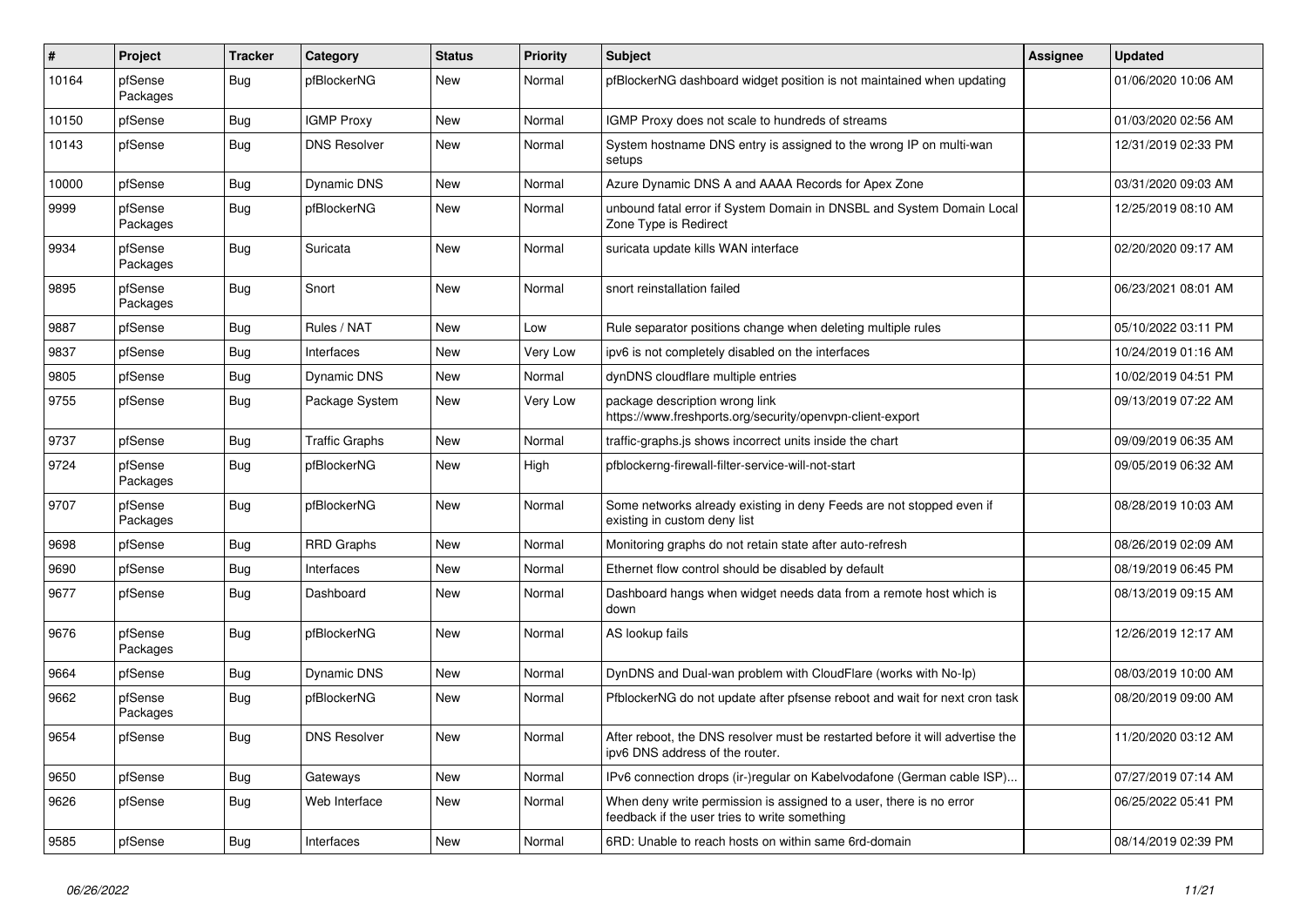| #    | Project             | <b>Tracker</b> | Category                     | <b>Status</b> | <b>Priority</b> | Subject                                                                                                 | <b>Assignee</b> | <b>Updated</b>      |
|------|---------------------|----------------|------------------------------|---------------|-----------------|---------------------------------------------------------------------------------------------------------|-----------------|---------------------|
| 9568 | pfSense<br>Packages | Bug            | Squid                        | New           | Normal          | UFSSwapDir::openLog: Failed to open swap log.                                                           |                 | 05/29/2019 09:18 PM |
| 9566 | pfSense             | <b>Bug</b>     | <b>Traffic Graphs</b>        | New           | Normal          | Traffic graph displays traffic incorrectly                                                              |                 | 11/18/2019 07:54 AM |
| 9504 | pfSense             | Bug            | Dynamic DNS                  | New           | Normal          | Multiple Dynamic DNS update notifications for the same interface, not<br>differentiated by the hostname |                 | 05/07/2019 07:46 AM |
| 9500 | pfSense<br>Packages | <b>Bug</b>     | haproxy                      | New           | Normal          | HAproxy does not delete non-applicable action config                                                    |                 | 01/18/2022 06:28 AM |
| 9497 | pfSense<br>Packages | <b>Bug</b>     | AWS VPC                      | New           | Normal          | AWS VPN Wizard: WebGUI times out.                                                                       |                 | 11/13/2019 10:07 AM |
| 9495 | pfSense<br>Packages | <b>Bug</b>     | AWS VPC                      | New           | Normal          | AWS VPC VPN wizard produces incorrect config (SHA256 should be<br>SHA1)                                 |                 | 08/19/2019 02:45 PM |
| 9486 | pfSense<br>Packages | <b>Bug</b>     | softflowd                    | New           | Very Low        | ifindex values used for softflowd are incorrect                                                         |                 | 08/14/2019 02:30 PM |
| 9485 | pfSense             | Bug            | User Manager /<br>Privileges | New           | Normal          | password match error on system_usermanager causes Group membership<br>to be reset.                      |                 | 04/26/2019 08:52 AM |
| 9453 | pfSense             | <b>Bug</b>     | <b>LAGG Interfaces</b>       | New           | Normal          | VLAN Interfaces on LAGG get orphaned at boot                                                            |                 | 08/21/2019 11:16 AM |
| 9353 | pfSense             | <b>Bug</b>     | Dashboard                    | New           | Low             | PHPSession errors from limited access to dashboard and widgets                                          |                 | 10/06/2020 09:31 AM |
| 9348 | pfSense<br>Packages | <b>Bug</b>     | <b>ACME</b>                  | New           | Normal          | Results of Acme certificate issuance/renewal are not properly formatted                                 |                 | 02/22/2019 12:08 PM |
| 9344 | pfSense             | Bug            | Translations                 | New           | Normal          | OpenVPN click NCP Algorithms will always go to DH Parameters<br>website(in Chinese-Taiwan)              |                 | 10/21/2021 03:48 AM |
| 9343 | pfSense             | <b>Bug</b>     | DHCP (IPv4)                  | New           | Normal          | diag_arp.php times out with large DHCPD leases table                                                    |                 | 08/14/2019 01:19 PM |
| 9338 | pfSense             | <b>Bug</b>     | <b>IGMP Proxy</b>            | New           | Normal          | igmpproxy ignoring downstream vlan interface                                                            |                 | 02/22/2019 03:48 AM |
| 9337 | pfSense<br>Packages | <b>Bug</b>     | Telegraf                     | New           | Normal          | Telegraf ping input fails                                                                               |                 | 02/18/2019 10:40 AM |
| 9295 | pfSense             | <b>Bug</b>     | PPPoE Server                 | New           | Very High       | IPv6 PD does not work with PPPOE (Server & Client)                                                      |                 | 05/15/2022 10:53 AM |
| 9286 | pfSense<br>Packages | <b>Bug</b>     | squidguard                   | New           | Normal          | squidGuard - Unable to change IP for sgerror.php URL in configuration                                   |                 | 11/13/2019 10:07 AM |
| 9261 | pfSense<br>Packages | <b>Bug</b>     | haproxy                      | New           | Normal          | haproxy GUI failure                                                                                     |                 | 01/08/2019 12:41 PM |
| 9247 | pfSense<br>Packages | Bug            | haproxy                      | New           | Low             | HAProxy multiple server selection on stats pages doesn't work                                           |                 | 01/02/2019 04:44 PM |
| 9241 | pfSense             | Bug            | Interfaces                   | New           | Normal          | Ethernet link cycles up/down if "auto-negotiate" is explicitly selected in<br>interface configuration   |                 | 12/31/2018 08:36 PM |
| 9229 | pfSense<br>Packages | <b>Bug</b>     | Tinc                         | New           | Normal          | Tinc package: no way of specifying multiple critical configuration<br>parameters from web interface     |                 | 08/13/2019 09:25 AM |
| 9192 | pfSense             | <b>Bug</b>     | PPP Interfaces               | New           | Normal          | PPPoE daemon selects wrong interface                                                                    |                 | 08/20/2019 10:05 AM |
| 9183 | pfSense             | <b>Bug</b>     | <b>LAGG Interfaces</b>       | New           | Very Low        | OpenVPN Lagg Interface not working after restart or new start                                           |                 | 08/21/2019 11:17 AM |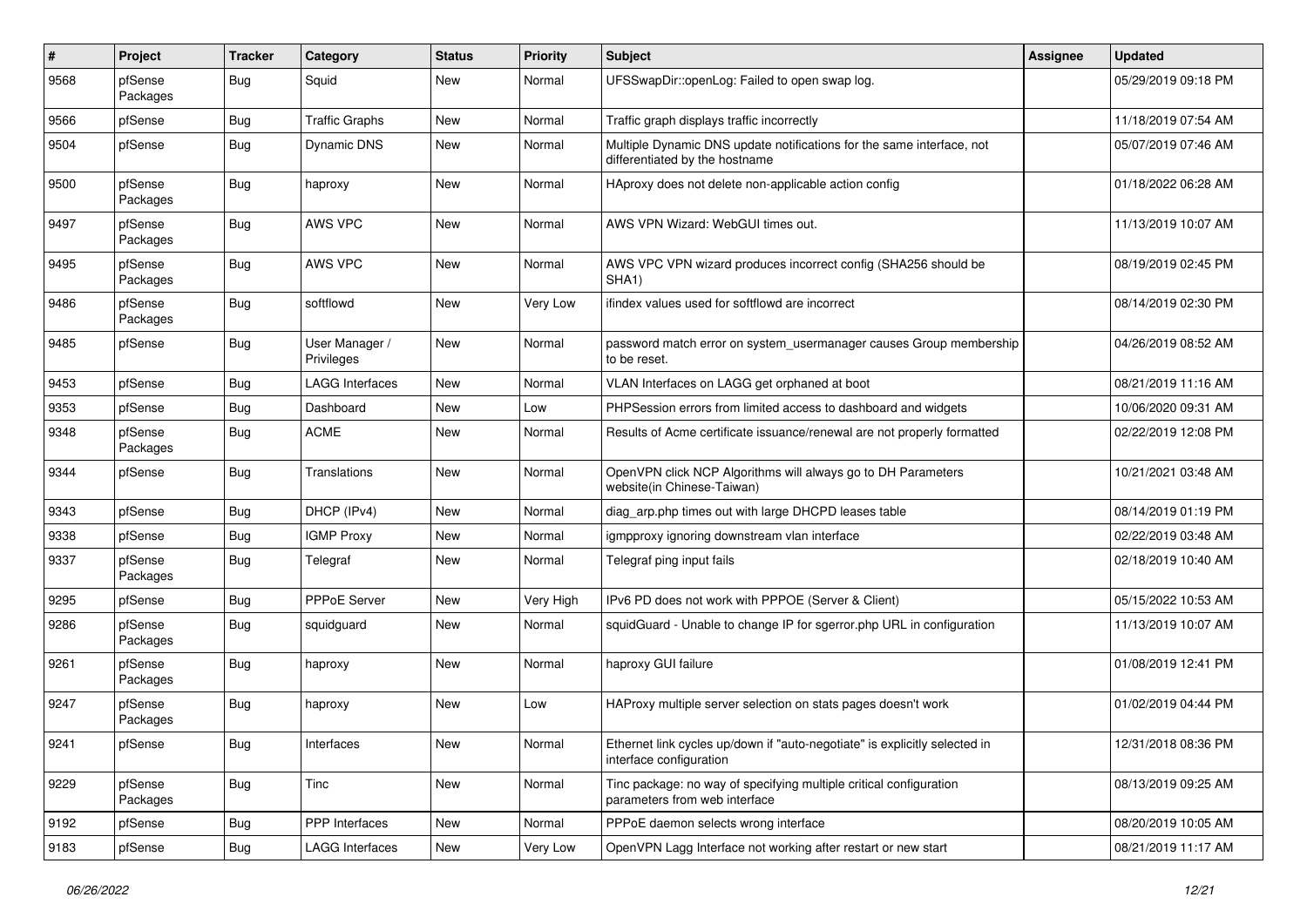| #    | Project             | <b>Tracker</b> | Category                                 | <b>Status</b> | <b>Priority</b> | Subject                                                                                                                      | <b>Assignee</b> | <b>Updated</b>      |
|------|---------------------|----------------|------------------------------------------|---------------|-----------------|------------------------------------------------------------------------------------------------------------------------------|-----------------|---------------------|
| 9179 | pfSense             | Bug            | <b>NAT Reflection</b>                    | New           | Normal          | NAT reflection fix implemented for #8604 is causing WebUI and XMLRPC<br>to fail on slave                                     |                 | 03/27/2020 08:01 PM |
| 9167 | pfSense             | Bug            | Rules / NAT                              | New           | Normal          | Some Important ICMPv6 Traffic Not Allowed by Default Rules                                                                   |                 | 08/14/2019 01:00 PM |
| 9149 | pfSense             | <b>Bug</b>     | Package System                           | New           | Low             | Continued issues with /tmp and /var in RAM on 2.4                                                                            |                 | 11/24/2018 11:56 AM |
| 9143 | pfSense<br>Packages | <b>Bug</b>     | ntop                                     | New           | Normal          | ntopng not displaying values in historical correctly                                                                         |                 | 11/22/2018 07:24 AM |
| 9140 | pfSense             | Bug            | Logging                                  | New           | Very Low        | Unexpected rule can be displayed when looking up filter log entry with<br>multiple matching rules                            |                 | 08/19/2019 02:56 PM |
| 9139 | pfSense<br>Packages | Bug            | Telegraf                                 | New           | Normal          | telegraf: add ping for default gateway(s)                                                                                    |                 | 05/21/2020 04:23 PM |
| 9138 | pfSense<br>Packages | <b>Bug</b>     | Telegraf                                 | New           | Normal          | telegraf: add section for custom config lines                                                                                |                 | 02/18/2019 03:36 PM |
| 9136 | pfSense             | <b>Bug</b>     | DHCP (IPv6)                              | <b>New</b>    | High            | IPv6 Tracking Interfaces Lose IPv6 Address in Certain Cases                                                                  |                 | 04/21/2022 12:39 PM |
| 9101 | pfSense             | <b>Bug</b>     | <b>Traffic Graphs</b>                    | New           | Normal          | Traffic Graphs/Dashboard Slows Downloads Being Performed by the<br>Same Firefox Browser                                      |                 | 08/21/2019 09:18 AM |
| 9087 | pfSense             | <b>Bug</b>     | <b>Traffic Graphs</b>                    | New           | Normal          | Traffic Graph Widget Legend Not Updating                                                                                     |                 | 08/14/2019 12:38 PM |
| 9079 | pfSense<br>Packages | Bug            | ntop                                     | New           | Normal          | High CPU usage of ntopng even during IDLE and no network traffic                                                             |                 | 12/16/2018 02:40 PM |
| 9037 | pfSense             | <b>Bug</b>     | <b>DNS Resolver</b>                      | <b>New</b>    | Normal          | Unbound not logging to syslog after reboot                                                                                   |                 | 10/12/2018 05:09 AM |
| 9035 | pfSense             | Bug            | Rules / NAT                              | New           | Normal          | Inactive Interfaces are Hidden in Firewall Rules                                                                             |                 | 08/14/2019 12:39 PM |
| 9025 | pfSense<br>Packages | Bug            | squidguard                               | New           | Normal          | SquidGard + Target categories                                                                                                |                 | 10/08/2018 01:00 AM |
| 9012 | pfSense<br>Packages | <b>Bug</b>     | Squid                                    | New           | Very Low        | Captive Portal authentication in Squid Proxy Server does not work                                                            |                 | 10/12/2019 05:06 AM |
| 8963 | pfSense             | Bug            | <b>Traffic Shaper</b><br>(Limiters)      | <b>New</b>    | Normal          | 2.4.4 Limiters don't work after CARP fail-over                                                                               |                 | 12/10/2018 06:40 AM |
| 8909 | pfSense<br>Packages | <b>Bug</b>     | Tinc                                     | New           | Normal          | tinc package makes /rc.newwanip looping forever                                                                              |                 | 08/13/2019 09:25 AM |
| 8902 | pfSense<br>Packages | Bug            | haproxy                                  | New           | Normal          | HAproxy package not use custom DNS for lookup on apply new config                                                            |                 | 09/16/2018 08:16 AM |
| 8846 | pfSense             | Bug            | Gateways                                 | New           | Low             | Misleading gateway error message adding/editing static routes using a<br>disabled interface                                  |                 | 08/21/2019 11:29 AM |
| 8831 | pfSense             | <b>Bug</b>     | IPv6 Router<br>Advertisements<br>(RADVD) | New           | Very High       | Radvd causes latency spikes                                                                                                  |                 | 04/19/2021 04:51 AM |
| 8820 | pfSense             | Bug            | Rules / NAT                              | New           | Low             | System/Advanced/Misc - "Do not kill connections when schedule expires"<br>UN-checked still leaves existing connections open. |                 | 07/28/2020 10:59 AM |
| 8804 | pfSense             | <b>Bug</b>     | PPP Interfaces                           | New           | Normal          | Netgate SG-1000 PPPoE Keepalives not prioritized, internet drops                                                             |                 | 08/20/2019 10:06 AM |
| 8770 | pfSense             | <b>Bug</b>     | Interfaces                               | New           | Normal          | QinQ interfaces always show as active                                                                                        |                 | 02/01/2020 09:47 AM |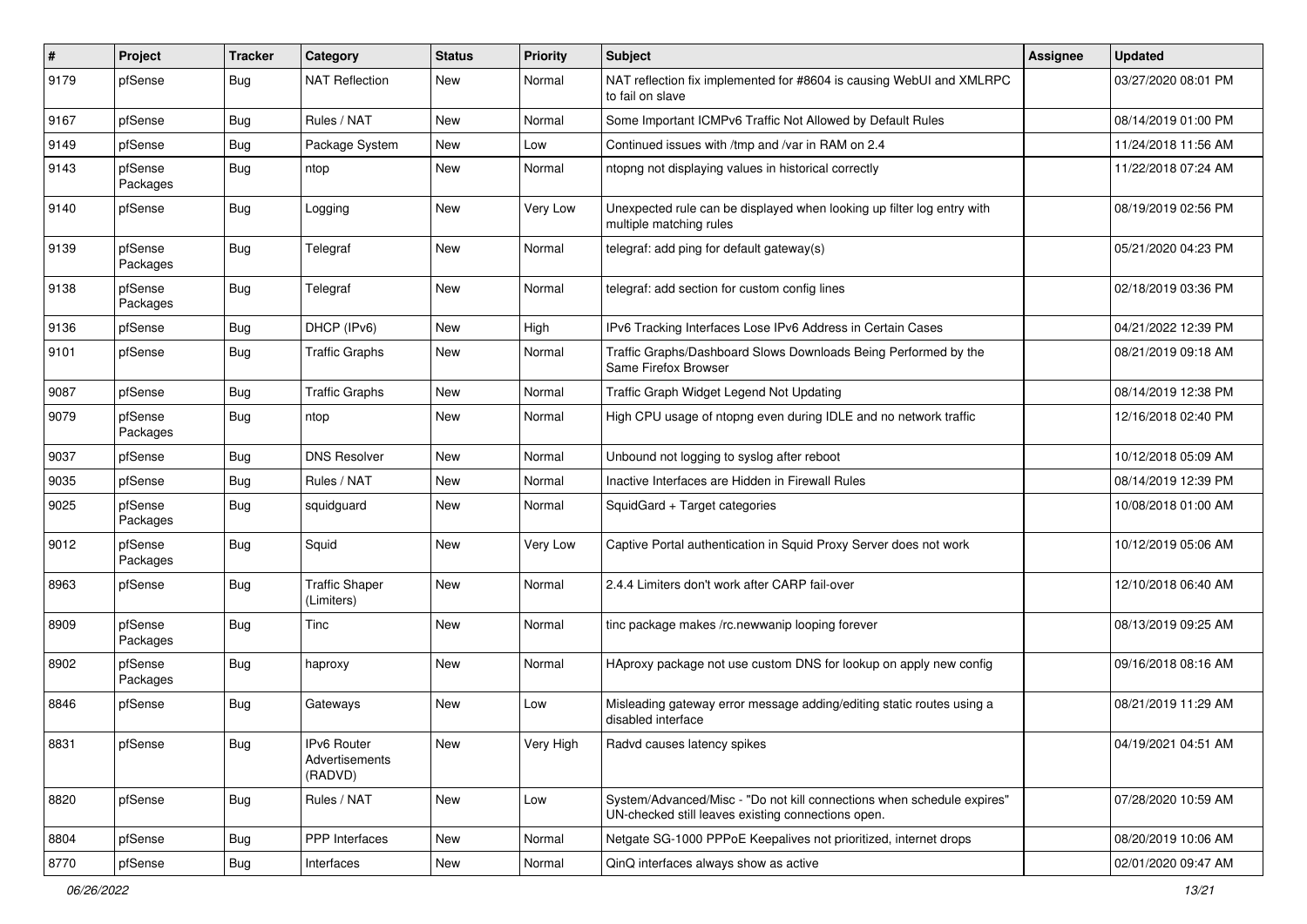| #    | Project             | <b>Tracker</b> | Category              | <b>Status</b> | <b>Priority</b> | <b>Subject</b>                                                                                                                          | <b>Assignee</b> | <b>Updated</b>      |
|------|---------------------|----------------|-----------------------|---------------|-----------------|-----------------------------------------------------------------------------------------------------------------------------------------|-----------------|---------------------|
| 8752 | pfSense<br>Packages | Bug            | squidguard            | New           | Normal          | For SquidGuard in "Common ACL" menu "Target Rules List" "access"<br>option always stays with default value '---' for my Target category |                 | 08/06/2018 05:53 AM |
| 8711 | pfSense             | Bug            | <b>IGMP Proxy</b>     | New           | Normal          | igmpproxy with PPPoE Interfaces                                                                                                         |                 | 07/28/2018 09:21 AM |
| 8705 | pfSense<br>Packages | Bug            | syslog-ng             | New           | Normal          | Syslog-NG error in latest snapshot                                                                                                      |                 | 07/27/2018 10:17 AM |
| 8686 | pfSense             | Bug            | <b>IPsec</b>          | New           | Normal          | IPsec VTI: Assigned interface firewall rules are never parsed                                                                           |                 | 02/10/2021 12:15 PM |
| 8614 | pfSense             | <b>Bug</b>     | DHCP (IPv4)           | New           | Normal          | Cannot remove Additional BOOTP/DHCP Options                                                                                             |                 | 08/21/2019 09:15 AM |
| 8589 | pfSense<br>Packages | Bug            | FreeRADIUS            | New           | Normal          | FreeRadius 0.15.5_2 ignoring tunnelled-reply=no                                                                                         |                 | 02/18/2019 03:40 PM |
| 8570 | pfSense             | Bug            | <b>XML Parser</b>     | <b>New</b>    | Normal          | Empty (dn)shaper config gets populated with newline                                                                                     |                 | 08/20/2019 02:45 PM |
| 8567 | pfSense             | Bug            | CARP                  | New           | Normal          | Using IPv6 VIP alias for services may affect CARP IPv6 VIP work                                                                         |                 | 06/12/2018 01:26 PM |
| 8566 | pfSense             | <b>Bug</b>     | CARP                  | New           | Normal          | Wrong IPv6 source in NS request in case using of IPv6 alias                                                                             |                 | 06/12/2018 01:26 PM |
| 8560 | pfSense<br>Packages | Bug            | <b>ACME</b>           | <b>New</b>    | Normal          | ACME: can't update DNS records in DNSMadeEasy registar for several<br>domains with different API keys/ids                               |                 | 06/08/2018 01:28 PM |
| 8526 | pfSense             | Bug            | Interfaces            | New           | Normal          | DHCP client ignores server replies when 802.1q tagging is used                                                                          |                 | 08/14/2019 10:52 AM |
| 8513 | pfSense<br>Packages | Bug            | FreeRADIUS            | New           | High            | Freeradius 3.x Idap problem                                                                                                             |                 | 02/18/2019 05:22 PM |
| 8512 | pfSense             | Bug            | <b>PPP</b> Interfaces | New           | Normal          | PPPoE reconnect fails after interface flap                                                                                              |                 | 08/20/2019 10:06 AM |
| 8500 | pfSense             | <b>Bug</b>     | <b>Dynamic DNS</b>    | New           | Low             | Incorrect categorization of status/info messages from phpDynDNS                                                                         |                 | 08/16/2019 12:50 PM |
| 8464 | pfSense             | Bug            | Wireless              | New           | Very Low        | Wireless USB card does not connect to WiFi automatically after reboot/halt                                                              |                 | 06/19/2020 03:44 AM |
| 8454 | pfSense<br>Packages | Bug            | arpwatch              | New           | Very Low        | Arpwatch package break email notifications from other sources                                                                           |                 | 06/23/2022 07:49 PM |
| 8438 | pfSense<br>Packages | Bug            | haproxy               | New           | High            | haproxy: can't use ACL for cert with http-response actions                                                                              |                 | 05/24/2018 01:12 PM |
| 8435 | pfSense             | Bug            | Interfaces            | New           | Normal          | DHCPv6 unusable in certain circumstances (US AT&T Fiber, etc.)                                                                          |                 | 08/14/2019 10:52 AM |
| 8432 | pfSense             | Bug            | <b>Dynamic DNS</b>    | New           | Normal          | Dynamic DNS Client gives an error that it can't find IPv6 address when<br>WAN interface is a LAGG                                       |                 | 09/17/2020 05:23 AM |
| 8419 | pfSense             | Bug            | Web Interface         | <b>New</b>    | Normal          | webgui, when menubar is fixed to the top of the screen, the last items of<br>long menus cannot be seen/used.                            |                 | 07/19/2018 03:10 PM |
| 8406 | pfSense             | Bug            | Dynamic DNS           | New           | Normal          | DDNS IPV6 Cloudflare Client does not detect PPOE address                                                                                |                 | 03/31/2018 11:56 AM |
| 8401 | pfSense             | <b>Bug</b>     | Installer             | New           | Normal          | lssues related to keys representing alphabetic characters specific to<br>Scandinavian languages and to some other keys.                 |                 | 03/30/2018 11:06 AM |
| 8343 | pfSense             | <b>Bug</b>     | Gateways              | New           | Normal          | Gateway Routes (Default Routes) not removed in Kernel when removed<br>from GUI                                                          |                 | 05/14/2020 01:22 AM |
| 8335 | pfSense             | Bug            | LAGG Interfaces       | <b>New</b>    | Normal          | System hang with LACP downlink to UniFi switch                                                                                          |                 | 08/21/2019 11:18 AM |
| 8325 | pfSense             | <b>Bug</b>     | UPnP/NAT-PMP          | New           | Normal          | UPnP not available for pppoe-Clients                                                                                                    |                 | 11/15/2020 10:33 AM |
| 8313 | pfSense             | <b>Bug</b>     | Notifications         | New           | Normal          | STARTTLS auto detection not working                                                                                                     |                 | 04/21/2022 12:39 PM |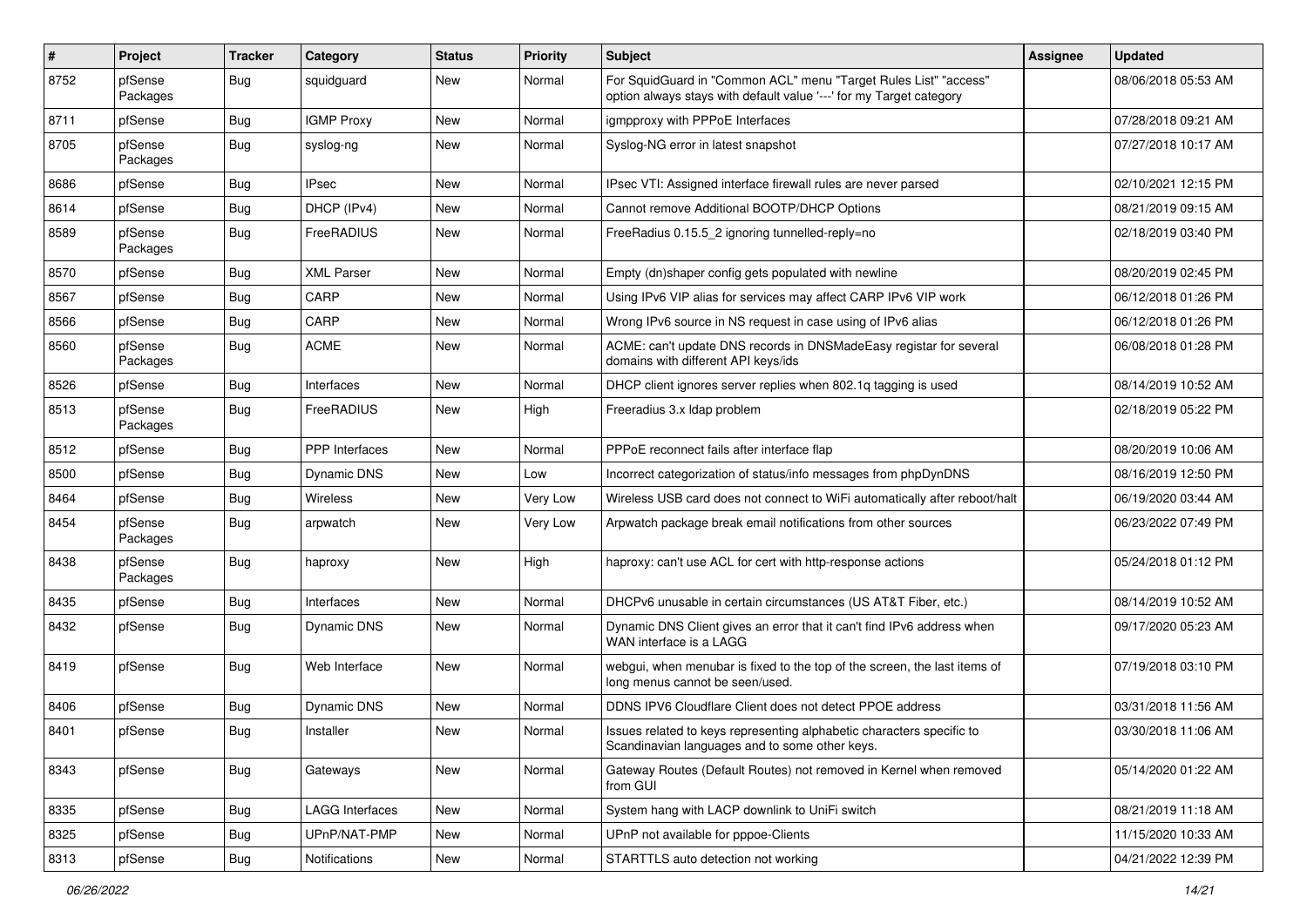| #    | Project             | <b>Tracker</b> | Category                        | <b>Status</b> | <b>Priority</b> | Subject                                                                                                                                                                       | <b>Assignee</b> | <b>Updated</b>      |
|------|---------------------|----------------|---------------------------------|---------------|-----------------|-------------------------------------------------------------------------------------------------------------------------------------------------------------------------------|-----------------|---------------------|
| 8295 | pfSense<br>Packages | Bug            | syslog-ng                       | New           | Normal          | syslog-ng logrotates tls files                                                                                                                                                |                 | 02/14/2018 06:12 AM |
| 8285 | pfSense             | Bug            | Web Interface                   | New           | Normal          | Actions on stale data may result in catastrophic results                                                                                                                      |                 | 01/16/2018 08:08 PM |
| 8264 | pfSense<br>Packages | Bug            | FreeRADIUS                      | New           | Normal          | Radiusd restart on WAN change results in freeradius not running (and<br>possible solution)                                                                                    |                 | 04/21/2022 12:39 PM |
| 8263 | pfSense             | Bug            | <b>Traffic Shaper</b><br>(ALTQ) | New           | Normal          | Cannot create a nonlinear `Link Share` service curve because of: "the sum<br>of the child bandwidth higher than parent"                                                       |                 | 11/05/2020 07:31 AM |
| 8233 | pfSense             | Bug            | <b>NAT Reflection</b>           | New           | Very Low        | NAT reflection back to originating host broken when using FQDN-based IP<br>aliases                                                                                            |                 | 08/21/2019 10:53 AM |
| 8229 | pfSense<br>Packages | Bug            | syslog-ng                       | New           | Normal          | syslog-ng stops parsing logs after logrotate run                                                                                                                              |                 | 01/26/2018 12:00 PM |
| 8213 | pfSense<br>Packages | Bug            | haproxy                         | New           | Normal          | acl src file not populated from alias                                                                                                                                         |                 | 12/21/2017 02:02 PM |
| 8207 | pfSense             | Bug            | <b>Operating System</b>         | New           | Normal          | 2.4 cannot boot as a Xen VM with more than 7 NICs                                                                                                                             |                 | 06/25/2022 05:42 PM |
| 8197 | pfSense<br>Packages | Bug            | <b>BIND</b>                     | New           | Normal          | BIND UI fails to properly update zone with inline DNSSEC signing enabled                                                                                                      |                 | 02/18/2019 05:23 PM |
| 8180 | pfSense<br>Packages | Bug            | syslog-ng                       | New           | Normal          | syslog-ng default log file                                                                                                                                                    |                 | 01/16/2018 12:53 PM |
| 8177 | pfSense             | Bug            | Package System                  | New           | Normal          | "/xsl/package.xsl" is referenced in package XML files but not on the<br>firewall                                                                                              |                 | 08/14/2019 09:56 AM |
| 8176 | pfSense             | Bug            | Package System                  | <b>New</b>    | Normal          | ./schema/packages.dtd -- referenced in *xml, but missing?                                                                                                                     |                 | 12/09/2017 06:52 PM |
| 8158 | pfSense             | Bug            | Interfaces                      | New           | High            | IPv6 Track Interface issue with more than one WAN-Gateway and a<br>number of internal interfaces at least track interface from one interface<br>does not work on regular base |                 | 12/03/2017 09:00 AM |
| 8157 | pfSense             | Bug            | Dashboard                       | New           | Very Low        | Traffic Graph clutter from time to time                                                                                                                                       |                 | 12/03/2017 06:40 AM |
| 8130 | pfSense             | Bug            | <b>Traffic Graphs</b>           | New           | Normal          | Status - Monitoring - Area chart displays traffic data differently than Line or<br>Bar charts                                                                                 |                 | 11/26/2017 01:40 PM |
| 8122 | pfSense             | Bug            | <b>OpenVPN</b>                  | New           | Normal          | openvpn client is unable to use OTP (temporary) passwords                                                                                                                     |                 | 04/16/2018 09:28 AM |
| 8113 | pfSense             | Bug            | Interfaces                      | New           | Normal          | MTU setting on bridge, openvpn clients ignored                                                                                                                                |                 | 12/31/2021 05:55 PM |
| 8095 | pfSense             | Bug            | Translations                    | New           | Normal          | Unescaped simple quotes break JavaScript features when the French<br>translation is enabled                                                                                   |                 | 08/21/2019 09:06 AM |
| 8089 | pfSense             | Bug            | Interfaces                      | <b>New</b>    | High            | VLAN page breaks after config restore to new hardware.                                                                                                                        |                 | 11/21/2017 01:38 PM |
| 8087 | pfSense             | Bug            | Authentication                  | New           | Normal          | Provide Calling-Station-ID to RADIUS backed VPN connections                                                                                                                   |                 | 06/06/2020 05:36 AM |
| 8076 | pfSense             | <b>Bug</b>     | Backup / Restore                | New           | Normal          | User can easily apply an unusable interface configuration after restore                                                                                                       |                 | 08/14/2019 10:52 AM |
| 8073 | pfSense             | Bug            | <b>IPsec</b>                    | New           | Normal          | Traffic inexplicably not going through IPSEC despite (in theory) matching<br><b>SPs</b>                                                                                       |                 | 11/09/2017 02:51 AM |
| 8066 | pfSense             | Bug            | Routing                         | New           | Normal          | Static routes not applied when they go out a interface using carp                                                                                                             |                 | 11/08/2017 02:04 AM |
| 8050 | pfSense             | <b>Bug</b>     | Interfaces                      | New           | High            | Enabling bridge while interfaces have link freezes console                                                                                                                    |                 | 11/03/2017 04:38 PM |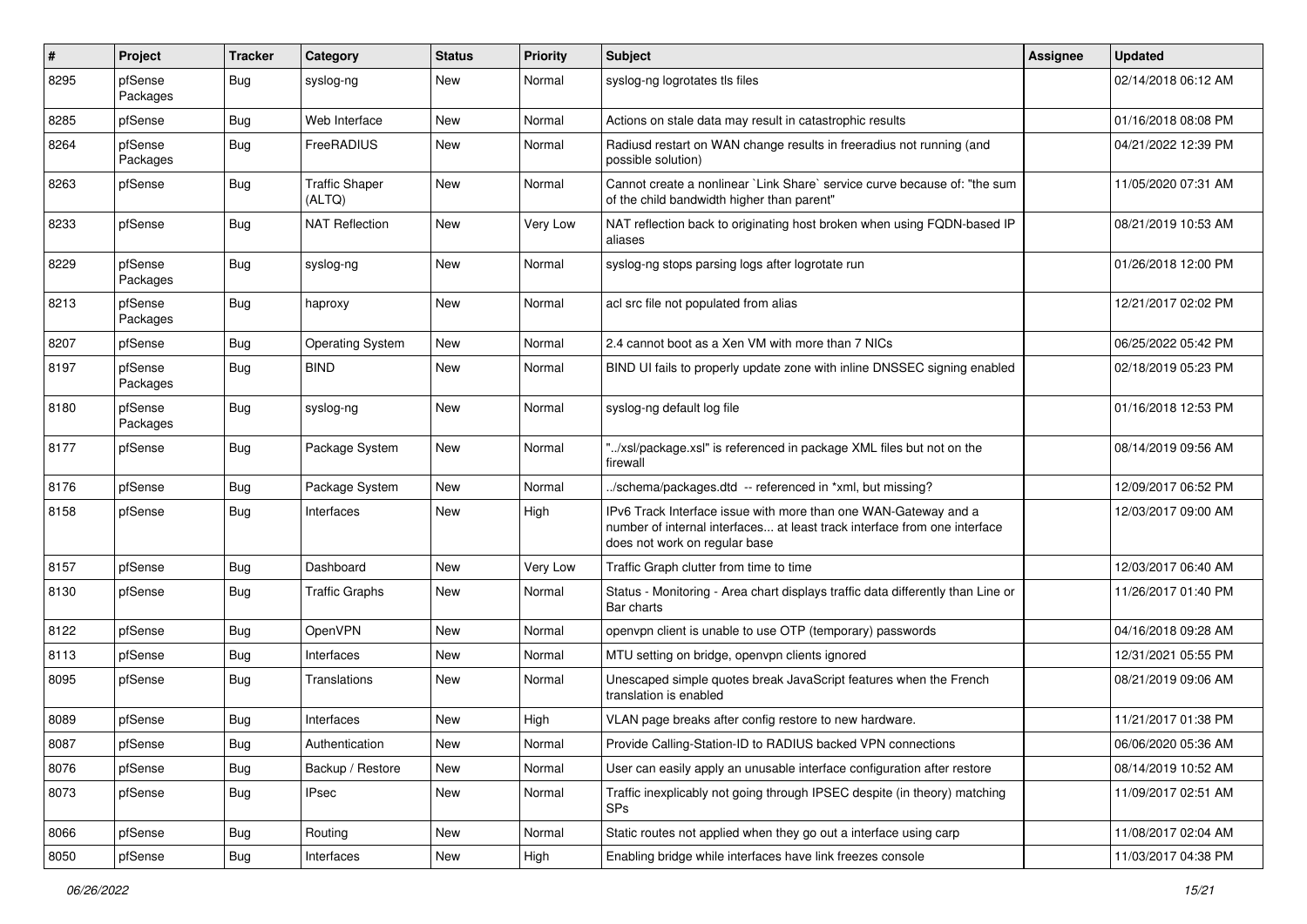| $\vert$ # | Project             | <b>Tracker</b> | Category                                        | <b>Status</b> | <b>Priority</b> | <b>Subject</b>                                                                                                                    | Assignee | <b>Updated</b>      |
|-----------|---------------------|----------------|-------------------------------------------------|---------------|-----------------|-----------------------------------------------------------------------------------------------------------------------------------|----------|---------------------|
| 8004      | pfSense             | Bug            | <b>NAT Reflection</b>                           | New           | Normal          | Error notice for a deleted NAT that had a RULE or an existing NAT which<br>is claimed to have no NAT port                         |          | 10/24/2017 06:39 PM |
| 7986      | pfSense             | Bug            | Wireless                                        | New           | Normal          | WLAN card no longer properly initialized under 2.4.0                                                                              |          | 06/19/2020 08:08 AM |
| 7977      | pfSense             | Bug            | Translations                                    | New           | Normal          | English text shown in stead of translated text (Routing - Gateway groups -<br>edit)                                               |          | 08/21/2019 11:28 AM |
| 7964      | pfSense             | Bug            | Multi-WAN                                       | New           | Normal          | Restart openvpn on gateway switching                                                                                              |          | 08/19/2019 12:35 PM |
| 7943      | pfSense             | <b>Bug</b>     | Web Interface                                   | New           | Normal          | CSS Overflow Fix for Drop Down Menus in webConfigurator                                                                           |          | 11/21/2020 02:54 PM |
| 7899      | pfSense             | <b>Bug</b>     | <b>Traffic Shaper</b><br>(ALTQ)                 | New           | Normal          | a floating 'match' rule on LAN does not put traffic from a broswer on a<br>clientpc into a shaper queue                           |          | 09/28/2017 09:16 AM |
| 7863      | pfSense             | <b>Bug</b>     | User Manager /<br>Privileges                    | New           | Normal          | The "WebCfg - All pages" permission inclueds the "User - System: Shell<br>account access" even though that is not a WebCofg page. |          | 09/16/2017 05:13 AM |
| 7857      | pfSense             | <b>Bug</b>     | Dashboard                                       | New           | Very Low        | Interfaces Widget U/I fails to wrap IPV6 addresses when the string is too<br>wide for the widget                                  |          | 08/13/2019 09:15 AM |
| 7848      | pfSense             | Bug            | Diagnostics                                     | New           | Low             | NDP Table Sort by Expiration Error                                                                                                |          | 08/26/2019 02:56 PM |
| 7821      | pfSense             | Bug            | DHCP (IPv6)                                     | New           | Normal          | GIF does not support broadcast                                                                                                    |          | 08/29/2017 10:50 AM |
| 7788      | pfSense             | <b>Bug</b>     | Dashboard                                       | New           | Low             | Irregular updating of widgets like cpu/uptime on system widget.                                                                   |          | 08/21/2019 09:03 AM |
| 7779      | pfSense             | Bug            | OpenVPN                                         | New           | Normal          | Traffic crossing a site-to-site OpenVPN tunnel fails to fragment.                                                                 |          | 06/02/2021 08:26 AM |
| 7757      | pfSense             | <b>Bug</b>     | Backup / Restore                                | New           | Normal          | Auto Config Backup fails to upload unless Default Gateway is up                                                                   |          | 08/16/2019 12:47 PM |
| 7737      | pfSense             | <b>Bug</b>     | IPv6 Router<br><b>Advertisements</b><br>(RADVD) | New           | Normal          | radvd error message                                                                                                               |          | 08/13/2019 09:41 AM |
| 7734      | pfSense             | Bug            | DHCP (IPv6)                                     | New           | Normal          | Using opton ia pd0 does not renew prefix and prefix get dropped                                                                   |          | 07/31/2017 03:46 AM |
| 7730      | pfSense             | Bug            | Interfaces                                      | New           | High            | 2.3.4_1 greX: loop detected when hit save on filter rules or interfaces                                                           |          | 07/27/2017 08:16 AM |
| 7665      | pfSense             | <b>Bug</b>     | Aliases / Tables                                | New           | Normal          | Host range validation for Aliases is not strict enough                                                                            |          | 08/21/2019 11:01 AM |
| 7648      | pfSense             | Bug            | CARP                                            | New           | Very Low        | SPAN ports on an interface renders CARP HA inoperative                                                                            |          | 06/14/2017 09:19 PM |
| 7590      | pfSense             | <b>Bug</b>     | <b>Diagnostics</b>                              | New           | Normal          | diag edit do not save when nothing to sae (in directory browse view)                                                              |          | 05/20/2017 05:04 PM |
| 7589      | pfSense             | Bug            | <b>Diagnostics</b>                              | New           | Normal          | diag edit.php old print info box                                                                                                  |          | 05/20/2017 05:02 PM |
| 7551      | pfSense             | Bug            | Rules / NAT                                     | New           | Normal          | Dynamic IPsec endpoints not added to rule set after WAN down/up                                                                   |          | 05/16/2017 02:26 PM |
| 7476      | pfSense             | Bug            | Logging                                         | New           | Normal          | Dirty buffer used to build log messages?                                                                                          |          | 04/17/2017 09:51 PM |
| 7462      | pfSense<br>Packages | Bug            | haproxy                                         | New           | Normal          | HAproxy not rebinding properly after WAN DHCP IP change                                                                           |          | 01/11/2018 09:15 AM |
| 7453      | pfSense<br>Packages | <b>Bug</b>     | <b>ACME</b>                                     | New           | Normal          | DNS-ovh need to save or display consumer key                                                                                      |          | 04/06/2017 10:54 AM |
| 7430      | pfSense             | Bug            | Interfaces                                      | New           | Normal          | pfsense-utils.inc - where_is_ipaddr_configured() should account for<br>loopback interface                                         |          | 08/13/2019 03:48 PM |
| 7420      | pfSense             | <b>Bug</b>     | <b>IPsec</b>                                    | New           | Normal          | ipsec status freezing                                                                                                             |          | 02/13/2020 09:09 AM |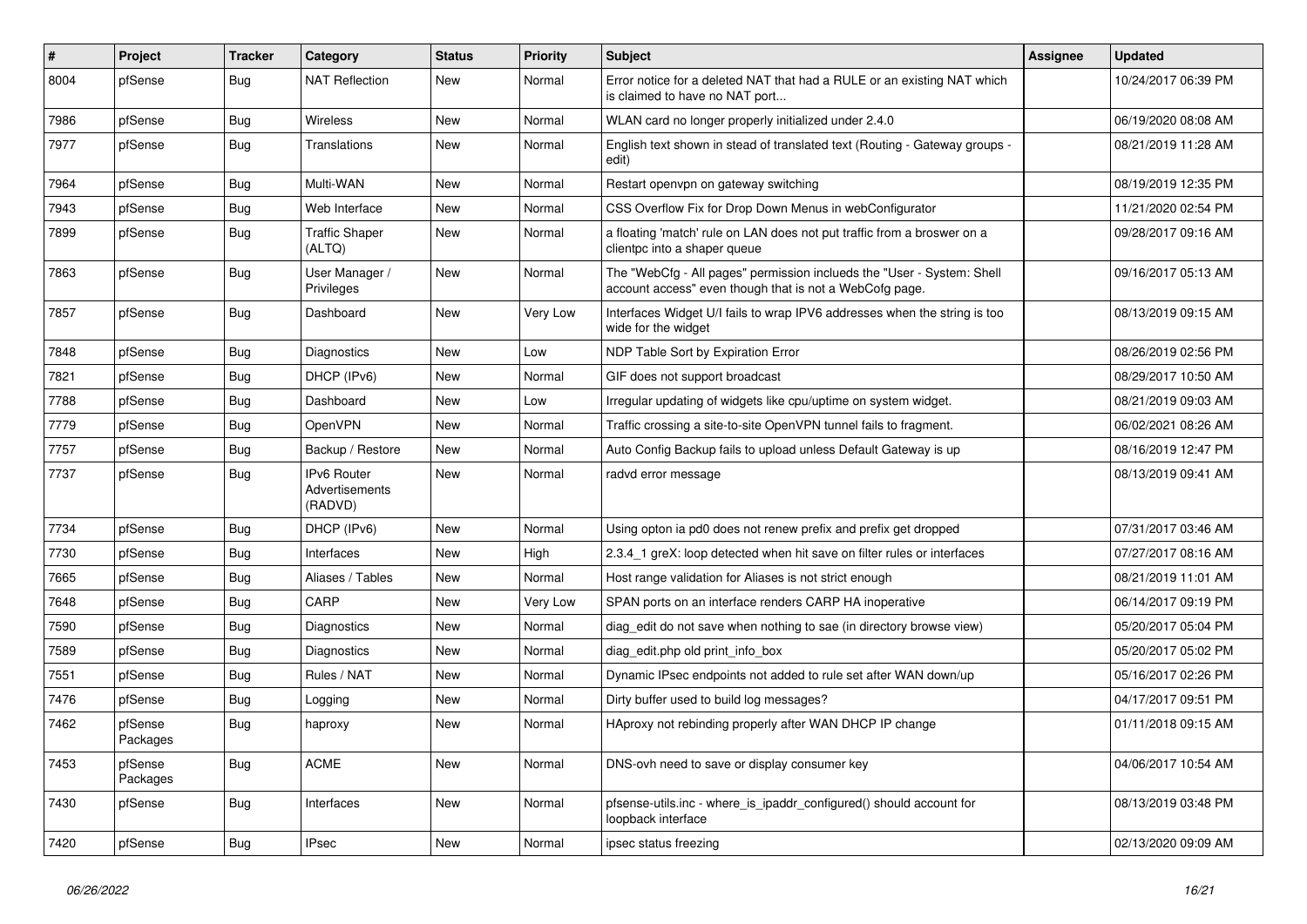| #    | Project             | <b>Tracker</b> | Category                                 | <b>Status</b> | <b>Priority</b> | Subject                                                                                                                                             | <b>Assignee</b> | <b>Updated</b>      |
|------|---------------------|----------------|------------------------------------------|---------------|-----------------|-----------------------------------------------------------------------------------------------------------------------------------------------------|-----------------|---------------------|
| 7403 | pfSense<br>Packages | Bug            | FreeRADIUS                               | New           | Normal          | Captive Portal + freeradius2 + MySQL problems with German Umlaut                                                                                    |                 | 03/17/2017 09:12 AM |
| 7402 | pfSense             | Bug            | Web Interface                            | New           | Normal          | Inconsistent use of htmlentities validation checks                                                                                                  |                 | 03/21/2017 08:58 AM |
| 7388 | pfSense<br>Packages | Bug            | Suricata                                 | New           | High            | Suricata does not property recognize MTU for PPPOE interfaces                                                                                       |                 | 03/15/2017 05:17 AM |
| 7373 | pfSense             | Bug            | Rules / NAT                              | New           | Normal          | Firewall schedules GUI needs to be redone from scratch                                                                                              |                 | 08/21/2019 08:56 AM |
| 7352 | pfSense             | Bug            | Routing                                  | New           | Normal          | pfSense IPv6 static route is dumped after a WAN flap                                                                                                |                 | 01/20/2022 09:35 AM |
| 7329 | pfSense             | Bug            | <b>DNS Forwarder</b>                     | New           | Low             | <b>DHCP Not Updating DNS</b>                                                                                                                        |                 | 01/21/2022 09:16 PM |
| 7314 | pfSense             | Bug            | <b>RRD Graphs</b>                        | New           | Low             | Discrepancy in ntp monitoring view                                                                                                                  |                 | 02/24/2017 08:37 PM |
| 7303 | pfSense             | <b>Bug</b>     | IPv6 Router<br>Advertisements<br>(RADVD) | New           | Normal          | ipv6 connectivity lost on pfSense reboot                                                                                                            |                 | 08/20/2019 12:23 PM |
| 7289 | pfSense             | Bug            | Certificates                             | New           | Low             | Generating 4096bit Certificate                                                                                                                      |                 | 08/14/2019 09:56 AM |
| 7238 | pfSense             | Bug            | Web Interface                            | New           | Normal          | Menu layout broken when using "Hostname in Menu" with long hostnames                                                                                |                 | 02/21/2017 07:01 AM |
| 7195 | pfSense             | Bug            | Package System                           | New           | Normal          | pkg_edit.php - < checkenablefields > tag has no effect on fields other than<br>checkbox/input                                                       |                 | 08/21/2019 09:15 AM |
| 7172 | pfSense             | Bug            | DHCP (IPv4)                              | New           | Normal          | Sorting by hostname in Services > DHCP Server > LAN should be<br>"natural" (alphanumeric friendly)                                                  |                 | 08/20/2019 03:47 PM |
| 7152 | pfSense             | Bug            | <b>DNS Resolver</b>                      | New           | Normal          | Unbound / DNS Resolver issue if "Register DHCP static mappings in the<br>DNS Resolver" set before wildcard DNS custom options                       |                 | 12/18/2021 04:59 PM |
| 7113 | pfSense             | Bug            | Dashboard                                | New           | Normal          | Interface name in Traffic Graphs                                                                                                                    |                 | 12/31/2021 05:40 PM |
| 7082 | pfSense             | Bug            | Package System                           | New           | Normal          | pkg edit.php - impossible to use default value with rowhelperfield                                                                                  |                 | 08/21/2019 09:15 AM |
| 7040 | pfSense             | Bug            | Interfaces                               | New           | Normal          | Issue when disabling an interface                                                                                                                   |                 | 12/26/2016 02:56 AM |
| 6988 | pfSense<br>Packages | Bug            | Snort                                    | New           | High            | SNORT Package PHP memory error                                                                                                                      |                 | 06/28/2018 10:00 PM |
| 6977 | pfSense             | Bug            | Interfaces                               | <b>New</b>    | Normal          | VLAN traffic is erroneously counted as underlying iface (untagged) traffic                                                                          |                 | 08/13/2019 02:56 PM |
| 6926 | pfSense             | Bug            | UPnP/NAT-PMP                             | New           | Normal          | Miniupnp advertising expired IPv6 address                                                                                                           |                 | 01/15/2022 08:29 PM |
| 6861 | pfSense<br>Packages | Bug            | haproxy                                  | New           | Normal          | Ha-Proxy duplicated backend used in place of original backend                                                                                       |                 | 02/18/2019 05:30 PM |
| 6823 | pfSense             | Bug            | Interfaces                               | New           | Normal          | No connectivity after changing link state to UP                                                                                                     |                 | 04/21/2022 12:39 PM |
| 6803 | pfSense             | <b>Bug</b>     | Web Interface                            | New           | Normal          | CSRF timeout occurs when it (probably) shouldn't                                                                                                    |                 | 11/03/2016 09:43 PM |
| 6799 | pfSense             | Bug            | Rules / NAT                              | New           | Normal          | Using NOT (!) with interface subnet macros results unexpected traffic<br>passing when multiple subnets are included in the macro (i.e. VIP subnets) |                 | 02/07/2022 02:18 PM |
| 6784 | pfSense<br>Packages | Bug            | haproxy                                  | New           | Normal          | HAProxy version .48 will not use URL Table Alias for front end listener                                                                             |                 | 02/18/2019 05:32 PM |
| 6691 | pfSense             | Bug            | DHCP (IPv6)                              | New           | Normal          | dhcp6c quits after only two tries if no response was received                                                                                       |                 | 12/07/2020 04:25 PM |
| 6627 | pfSense             | Bug            | Rules / NAT                              | New           | Normal          | floating tab match rules ignore quick action so should be removed                                                                                   |                 | 07/18/2016 02:15 PM |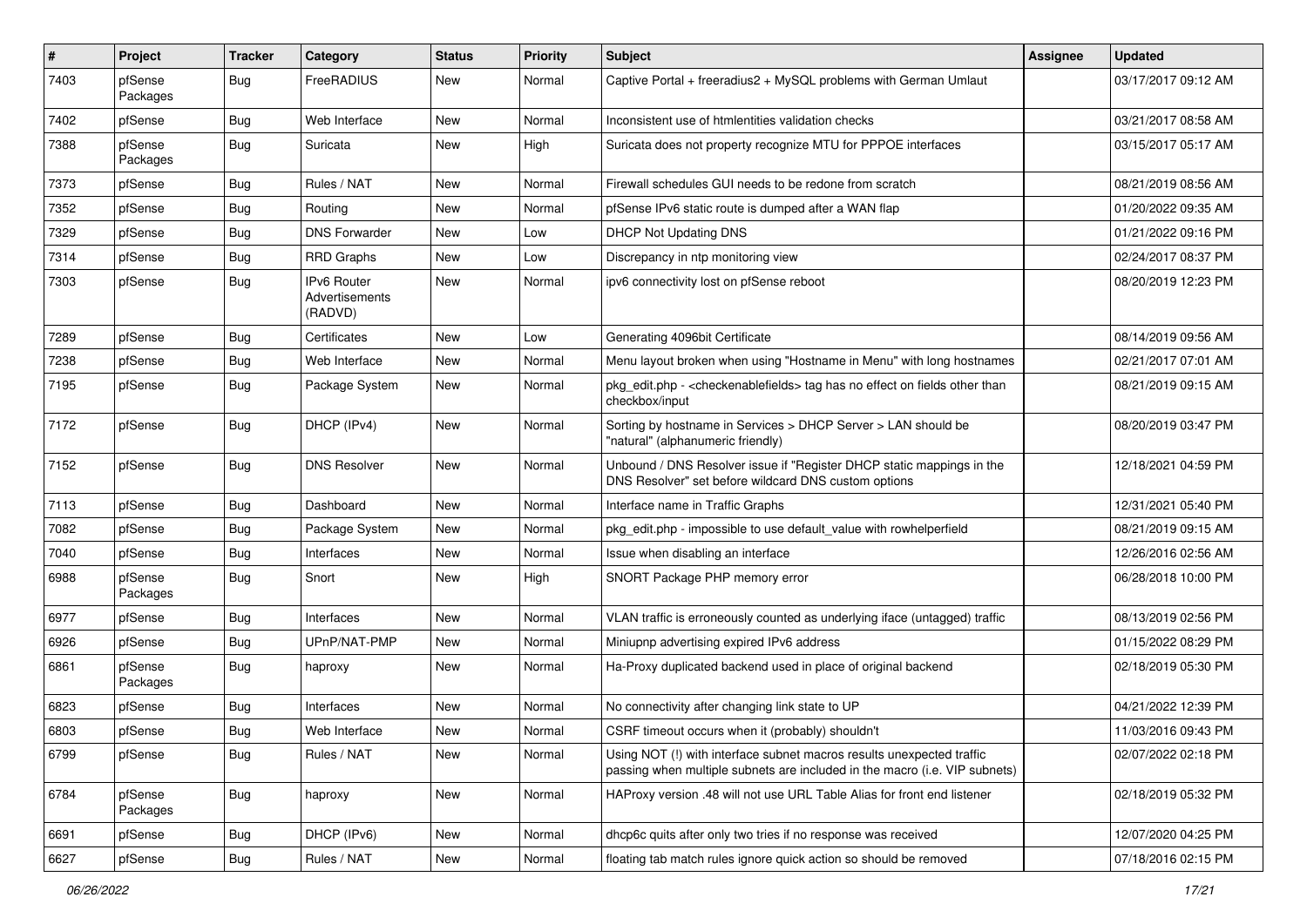| $\pmb{\#}$ | Project             | <b>Tracker</b> | Category                                        | <b>Status</b> | <b>Priority</b> | <b>Subject</b>                                                                                                  | <b>Assignee</b> | <b>Updated</b>      |
|------------|---------------------|----------------|-------------------------------------------------|---------------|-----------------|-----------------------------------------------------------------------------------------------------------------|-----------------|---------------------|
| 6541       | pfSense             | <b>Bug</b>     | <b>IPv6 Router</b><br>Advertisements<br>(RADVD) | <b>New</b>    | Normal          | IPv6 RAs always include on-link prefix; clients may not use DHCPv6<br>managed addresses                         |                 | 08/13/2019 03:23 PM |
| 6521       | pfSense<br>Packages | <b>Bug</b>     | squidguard                                      | New           | Normal          | pfsense 2.3.1 squidguard -> Groups ACL -> Target Rules List missing                                             |                 | 06/25/2016 10:49 PM |
| 6481       | pfSense             | Bug            | <b>IPsec</b>                                    | <b>New</b>    | Normal          | loading EAP RADIUS method failed                                                                                |                 | 03/24/2020 04:25 PM |
| 6471       | pfSense<br>Packages | Bug            | squidguard                                      | <b>New</b>    | Normal          | pfsense 2.3.1 squidguard -> common ACL -> Target Rules List missing                                             |                 | 06/08/2016 06:22 PM |
| 6398       | pfSense             | <b>Bug</b>     | Configuration<br><b>Backend</b>                 | New           | Normal          | If config cannot be loaded due to corruption or bug, it isn't handled<br>gracefully (just stops)                |                 | 08/13/2019 01:23 PM |
| 6386       | pfSense             | Bug            | IPv6 Router<br>Advertisements<br>(RADVD)        | New           | Low             | Switching Router Advertisements to disabled should broadcast IP Removal<br>messages                             |                 | 05/22/2016 10:44 PM |
| 6361       | pfSense             | <b>Bug</b>     | Web Interface                                   | <b>New</b>    | Low             | Responsive Mobile Menu issue                                                                                    |                 | 05/16/2016 12:09 PM |
| 6321       | pfSense             | <b>Bug</b>     | L <sub>2</sub> TP                               | <b>New</b>    | Normal          | Problem with connecting I2tp over ipsec from android and windows                                                |                 | 11/13/2020 11:01 AM |
| 6289       | pfSense             | Bug            | Interfaces                                      | New           | Normal          | IPv6 address not given to track6 interfaces on create                                                           |                 | 12/30/2021 04:17 AM |
| 6186       | pfSense             | Bug            | <b>Services</b>                                 | New           | Normal          | race conditions in service startup                                                                              |                 | 04/21/2022 12:39 PM |
| 6083       | pfSense<br>Packages | <b>Bug</b>     | Squid                                           | New           | Normal          | Sugid Realtime Monitor / Squid Cache Table not diplaying correctly                                              |                 | 12/06/2016 07:25 AM |
| 6051       | pfSense             | <b>Bug</b>     | DHCP (IPv6)                                     | New           | Normal          | DHCPv6 Client Failure for additional WAN Address causes<br>2-seconds-service-restart-loop                       |                 | 12/03/2020 01:08 AM |
| 6029       | pfSense             | Bug            | <b>XML Parser</b>                               | New           | Normal          | Unhelpful error messages in xmlparse*.inc and generally                                                         |                 | 08/13/2019 12:52 PM |
| 5849       | pfSense             | <b>Bug</b>     | CARP                                            | New           | Normal          | Routing fail on CARP IPsec                                                                                      |                 | 12/18/2021 04:41 PM |
| 5786       | pfSense             | <b>Bug</b>     | Web Interface                                   | New           | Normal          | Check WebConfigurator port for conflicts                                                                        |                 | 04/21/2022 12:39 PM |
| 5751       | pfSense<br>Packages | <b>Bug</b>     | squidguard                                      | New           | Normal          | SquidGuard target categories not saved when long "Domain List" is<br>provided                                   |                 | 01/10/2016 08:55 AM |
| 5652       | pfSense             | Bug            | Authentication                                  | <b>New</b>    | Normal          | Radius IETF Class Group Assignment - Incorrect Standard                                                         |                 | 08/13/2019 01:39 PM |
| 5629       | pfSense             | <b>Bug</b>     | <b>IPsec</b>                                    | New           | Normal          | Allow for IPsec configuration using certs without a CA                                                          |                 | 12/31/2021 05:21 PM |
| 5355       | pfSense             | <b>Bug</b>     | <b>IPsec</b>                                    | New           | High            | on Dynamic WAN IP (DHCP Client) it takes 10 minutes before Phase1<br>reconnects                                 |                 | 07/08/2016 10:29 PM |
| 5306       | pfSense             | Bug            | Package System                                  | New           | Normal          | textarea fields should have linebreaks sanitized automatically on save                                          |                 | 03/03/2017 04:15 AM |
| 5253       | pfSense             | Bug            | <b>PPP</b> Interfaces                           | New           | Normal          | 3gstats.php 100% CPU                                                                                            |                 | 01/08/2022 05:02 PM |
| 4740       | pfSense             | <b>Bug</b>     | Wireless                                        | New           | Normal          | Intel wireless kernel panic in infrastructure mode with WPA                                                     |                 | 11/13/2020 08:38 AM |
| 4680       | pfSense             | <b>Bug</b>     | <b>DHCP Relay</b>                               | New           | Normal          | DHCP relay does not work with DHCP server on other end of OpenVPN<br>tunnel                                     |                 | 05/05/2015 06:55 PM |
| 4604       | pfSense             | <b>Bug</b>     | <b>NTPD</b>                                     | New           | Normal          | NTP time server entries may or may not work, depending upon interfaces<br>selected when configuring NTP service |                 | 12/11/2021 07:59 PM |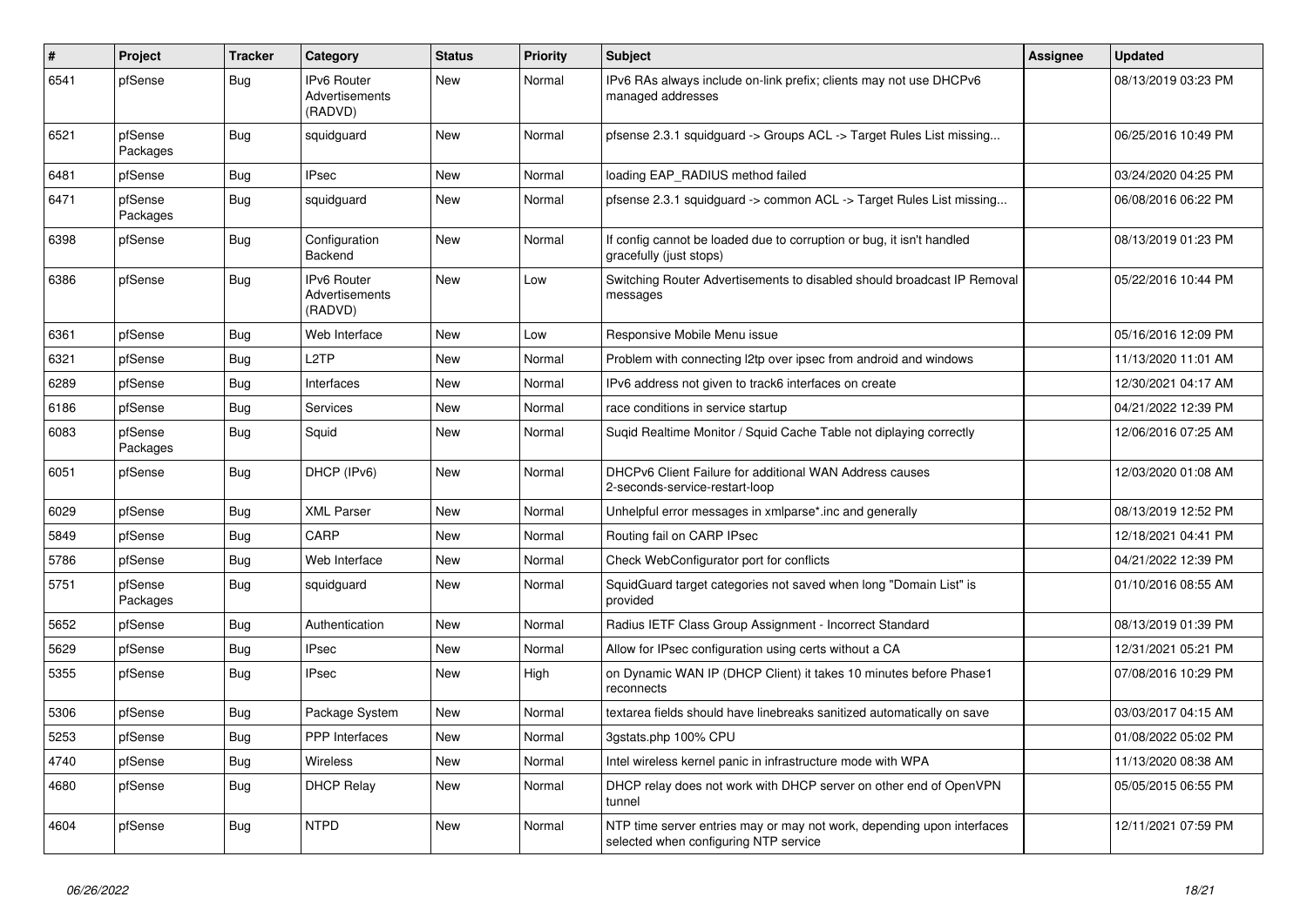| $\vert$ # | Project             | <b>Tracker</b> | Category                        | <b>Status</b> | <b>Priority</b> | Subject                                                                                             | <b>Assignee</b> | <b>Updated</b>      |
|-----------|---------------------|----------------|---------------------------------|---------------|-----------------|-----------------------------------------------------------------------------------------------------|-----------------|---------------------|
| 4467      | pfSense             | Bug            | <b>Traffic Shaper</b><br>(ALTQ) | New           | Normal          | Traffic Graphs shows wrong throughput when traffic shaping enabled                                  |                 | 02/23/2015 05:31 PM |
| 3771      | pfSense             | Bug            | DHCP (IPv4)                     | New           | Normal          | Webinterface and dhcpdcrashes with 500+ static leases                                               |                 | 08/21/2019 09:26 AM |
| 3706      | pfSense             | <b>Bug</b>     | User Manager /<br>Privileges    | New           | Normal          | Permission order affects default page on limited accounts, but can't reorder                        |                 | 02/06/2016 04:10 AM |
| 3465      | pfSense             | Bug            | <b>Traffic Shaper</b><br>(ALTQ) | New           | Normal          | Editing Traffic Shaper queues causes status_queues.php error                                        |                 | 02/19/2014 01:53 AM |
| 3411      | pfSense             | <b>Bug</b>     | Dashboard                       | New           | Low             | Interfaces and statistics dashboard widgets very slow with large numbers<br>of interfaces           |                 | 01/24/2014 02:09 AM |
| 3404      | pfSense             | Bug            | DHCP (IPv4)                     | New           | Normal          | DHCP Server Fails to Start on Interfaces that are Slow to Come Online<br>During Boot                |                 | 02/11/2014 05:09 PM |
| 3382      | pfSense             | Bug            | <b>IGMP Proxy</b>               | New           | Normal          | IGMPPROXY fails with more than 32 interfaces                                                        |                 | 07/12/2016 11:01 PM |
| 3358      | pfSense             | Bug            | Package System                  | New           | Normal          | new version of <include_file> is not required during reinstall_all</include_file>                   |                 | 12/26/2014 12:13 PM |
| 3326      | pfSense             | Bug            | <b>PPP</b> Interfaces           | New           | Normal          | IPv6 only PPPoE connection                                                                          |                 | 11/18/2013 09:37 AM |
| 3312      | pfSense             | Bug            | <b>IPsec</b>                    | New           | Normal          | Gateway on IPsec rules is not functional in pf                                                      |                 | 01/28/2020 10:09 PM |
| 2367      | pfSense             | Bug            | Rules / NAT                     | New           | Normal          | display negate rules in firewall_rules.php and evaluate when added                                  |                 | 05/07/2012 06:11 PM |
| 2335      | pfSense             | <b>Bug</b>     | <b>Operating System</b>         | New           | Normal          | IGMPProxy and CARP Results in System Instability Upon Reboot                                        |                 | 07/19/2014 10:25 PM |
| 2308      | pfSense             | <b>Bug</b>     | <b>Traffic Shaper</b><br>(ALTQ) | New           | Normal          | HFSC WebUI doesn't check for "Bandwidth" setting                                                    |                 | 12/04/2012 07:12 PM |
| 2138      | pfSense             | Bug            | <b>RRD Graphs</b>               | New           | Normal          | RRD Wireless graph broken in BSS mode                                                               |                 | 02/06/2016 04:59 AM |
| 1890      | pfSense             | Bug            | <b>Translations</b>             | New           | Normal          | No gettext support in console scripts                                                               |                 | 08/13/2019 12:24 PM |
| 1849      | pfSense             | Bug            | <b>Traffic Shaper</b><br>(ALTQ) | New           | Normal          | Traffic shaper - By Queue view needs to show/use friendly inerface names                            |                 | 01/10/2022 08:10 AM |
| 1738      | pfSense             | Bug            | Backup / Restore                | New           | Very Low        | Restore fails when username in backup is not matching                                               |                 | 12/11/2021 07:51 PM |
| 1667      | pfSense             | Bug            | L <sub>2</sub> TP               | New           | Normal          | L2TP server does not respond properly from a CARP VIP                                               |                 | 12/11/2021 07:43 PM |
| 1620      | pfSense<br>Packages | Bug            | Squid                           | New           | Normal          | Can't use transparent proxy when using bridge.                                                      |                 | 10/07/2021 04:19 AM |
| 13154     | pfSense<br>Packages | <b>Bug</b>     | pfBlockerNG                     | Confirmed     | Normal          | pfBlocker causing excessive CPU load                                                                |                 | 06/14/2022 01:14 PM |
| 12956     | pfSense<br>Packages | <b>Bug</b>     | Suricata                        | Confirmed     | Normal          | suricata fails to use pcre in SID management (e.g. dropsid.conf)                                    |                 | 04/05/2022 12:52 PM |
| 12796     | pfSense             | Bug            | Upgrade                         | Confirmed     | Normal          | 2.5.2 -> 2.6.0 upgrade segfaults if certain packages are installed.                                 |                 | 05/24/2022 07:43 AM |
| 11992     | pfSense             | <b>Bug</b>     | Virtual IP Addresses            | Confirmed     | High            | GRE Tunnel - Does not work with a virtual IP as endpoint                                            |                 | 06/04/2021 01:16 AM |
| 9384      | pfSense             | <b>Bug</b>     | Interfaces                      | Confirmed     | Normal          | devd putting "\$" before variable contents when using single quotes                                 |                 | 04/21/2022 12:39 PM |
| 8502      | pfSense             | <b>Bug</b>     | Web Interface                   | Confirmed     | Low             | main (top) menu items do not drop down in some cases                                                |                 | 07/06/2020 02:39 PM |
| 7954      | pfSense<br>Packages | <b>Bug</b>     | Squid                           | Confirmed     | Normal          | Package upgrade/reinstall gets stuck on deinstall if the package-provided<br>service is not running |                 | 10/18/2017 12:04 PM |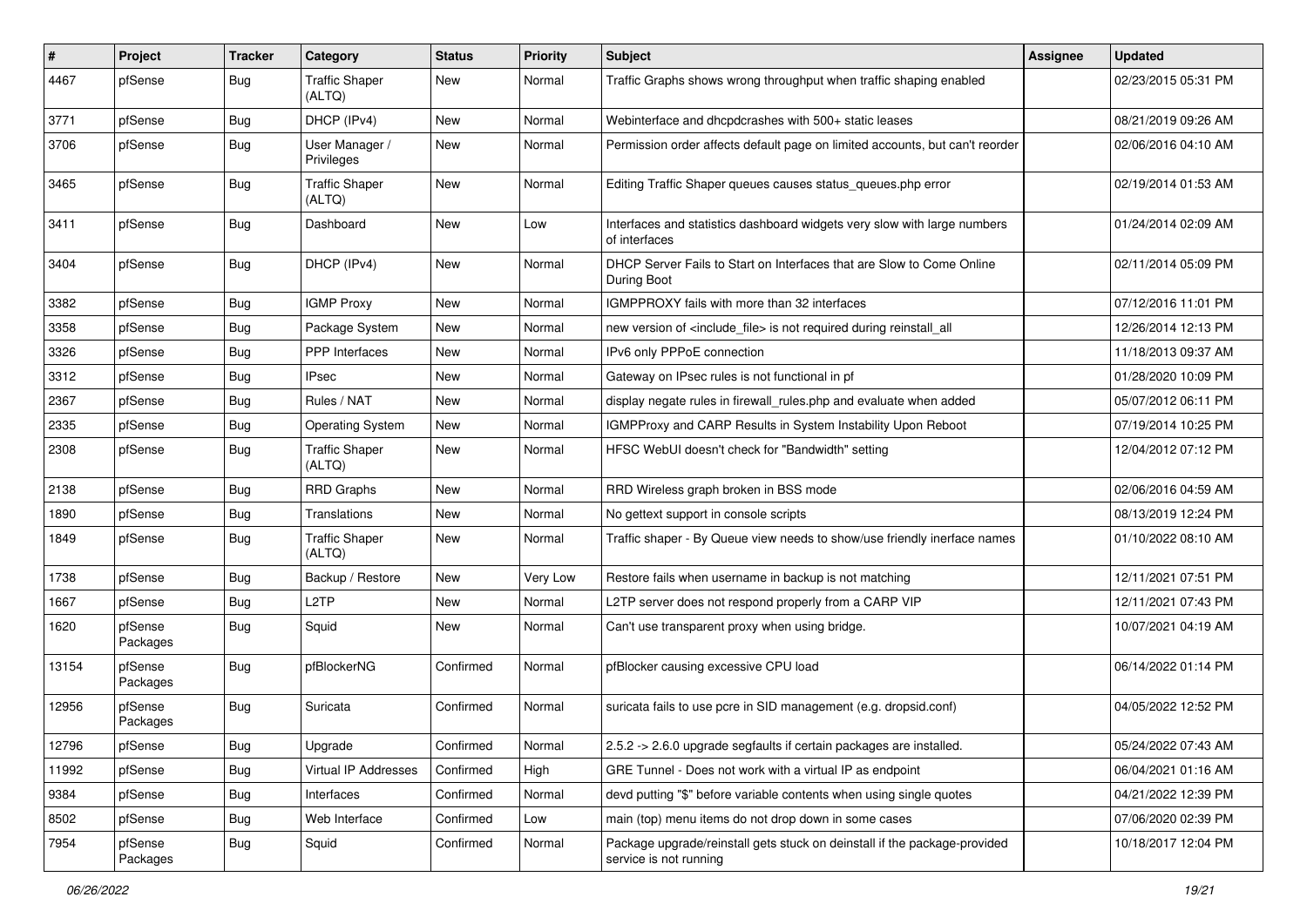| #    | Project | <b>Tracker</b> | Category                     | <b>Status</b> | <b>Priority</b> | Subject                                                                                                 | Assignee | <b>Updated</b>      |
|------|---------|----------------|------------------------------|---------------|-----------------|---------------------------------------------------------------------------------------------------------|----------|---------------------|
| 7553 | pfSense | <b>Bug</b>     | Captive Portal               | Confirmed     | Very Low        | Captive portal on a parent interface blocks traffic on VLAN interfaces too                              |          | 08/19/2018 03:15 PM |
| 6614 | pfSense | Bug            | Web Interface                | Confirmed     | Normal          | Dashboard high CPU usage                                                                                |          | 07/14/2016 03:04 PM |
| 6605 | pfSense | <b>Bug</b>     | Interfaces                   | Confirmed     | Normal          | rc.linkup logic issues with actions taken                                                               |          | 07/12/2016 07:46 PM |
| 6580 | pfSense | Bug            | <b>Operating System</b>      | Confirmed     | Normal          | Bridge with down member interface sends ICMP unreachables where it<br>shouldn't                         |          | 07/05/2016 05:40 PM |
| 6517 | pfSense | <b>Bug</b>     | <b>IPsec</b>                 | Confirmed     | Normal          | Adding mobile IPsec phase 2 entries requires restart of strongswan                                      |          | 06/21/2016 11:04 PM |
| 6493 | pfSense | <b>Bug</b>     | Web Interface                | Confirmed     | Normal          | Dynamic DNS clients slow page load                                                                      |          | 06/17/2016 03:43 AM |
| 6430 | pfSense | <b>Bug</b>     | <b>DNS Resolver</b>          | Confirmed     | Low             | pfsense should sanity-check hostnames when copying from dhcpd.leases<br>to /etc/hosts                   |          | 08/13/2019 01:23 PM |
| 6370 | pfSense | Bug            | IPsec                        | Confirmed     | Normal          | IPSEC bound to WAN gateway group and Dynamic DNS doesn't to fail<br>back tunnel to WAN on DDNS update   |          | 08/31/2021 07:38 AM |
| 6362 | pfSense | Bug            | DHCP (IPv4)                  | Confirmed     | Normal          | DHCP Client ID not used                                                                                 |          | 07/09/2021 06:30 AM |
| 6255 | pfSense | Bug            | PPP Interfaces               | Confirmed     | Low             | PPP Country/Provider/Plan configuration not saved                                                       |          | 04/25/2016 07:15 PM |
| 6055 | pfSense | <b>Bug</b>     | Package System               | Confirmed     | Low             | Menu items may remain from packages no longer installed                                                 |          | 06/18/2021 08:46 PM |
| 6011 | pfSense | <b>Bug</b>     | Web Interface                | Confirmed     | Low             | IPv6 link local fails HTTP REFERER check                                                                |          | 09/04/2016 09:57 AM |
| 5887 | pfSense | <b>Bug</b>     | Interfaces                   | Confirmed     | Normal          | hardware_offloading_applyflags sets/unsets most values when already set<br>correctly                    |          | 07/06/2016 03:31 PM |
| 5791 | pfSense | Bug            | Rules / NAT                  | Confirmed     | Normal          | tftp-proxy functionality is easilly broken by unrelated rules                                           |          | 07/10/2016 12:24 AM |
| 5658 | pfSense | Bug            | <b>Captive Portal</b>        | Confirmed     | Low             | Files with the same name cannot be uploaded to multiple captive portal<br>zones                         |          | 12/18/2015 07:19 PM |
| 5469 | pfSense | <b>Bug</b>     | Package System               | Confirmed     | Low             | package.dtd XSD schema is a piece of pathetic, useless, unmaintained<br>junk                            |          | 11/22/2015 06:26 AM |
| 5413 | pfSense | Bug            | <b>DNS Resolver</b>          | Confirmed     | High            | Incorrect Handling of Unbound Resolver [service restarts, cache loss, DNS<br>service interruption]      |          | 06/19/2022 11:11 PM |
| 5091 | pfSense | Bug            | Rules / NAT                  | Confirmed     | Very Low        | In rule creation destination ports fields (from and to) are too small to read<br>ports aliases names    |          | 01/07/2020 07:48 AM |
| 5075 | pfSense | <b>Bug</b>     | Rules / NAT                  | Confirmed     | Normal          | pf errors that don't return a line number on first line don't file notice                               |          | 09/01/2015 06:42 PM |
| 4845 | pfSense | <b>Bug</b>     | CARP                         | Confirmed     | High            | CARP preemption doesn't switch to backup where connectivity between<br>systems is lost but not NIC link |          | 07/28/2015 07:55 AM |
| 4500 | pfSense | <b>Bug</b>     | UPnP/NAT-PMP                 | Confirmed     | Normal          | Some miniupnp port mappings are not displayed in the Status page                                        |          | 04/25/2022 12:49 PM |
| 4474 | pfSense | <b>Bug</b>     | Package System               | Confirmed     | Normal          | IP address change triggers reload of all packages                                                       |          | 02/13/2017 07:21 AM |
| 4428 | pfSense | <b>Bug</b>     | Interfaces                   | Confirmed     | Normal          | Setting media option on em(4) leads to infinite link cycling                                            |          | 07/06/2016 12:45 AM |
| 4345 | pfSense | <b>Bug</b>     | <b>Operating System</b>      | Confirmed     | Normal          | Traffic Shaping doesn't work with Xen netfront driver                                                   |          | 12/31/2021 05:30 PM |
| 4154 | pfSense | Bug            | User Manager /<br>Privileges | Confirmed     | Normal          | RADIUS authentication not working over IPv6                                                             |          | 04/21/2022 12:39 PM |
| 4061 | pfSense | <b>Bug</b>     | DHCP (IPv4)                  | Confirmed     | Normal          | dhcpd doesn't send client-hostname to peer, breaking DHCP lease<br>registrations w/HA                   |          | 02/24/2017 08:58 PM |